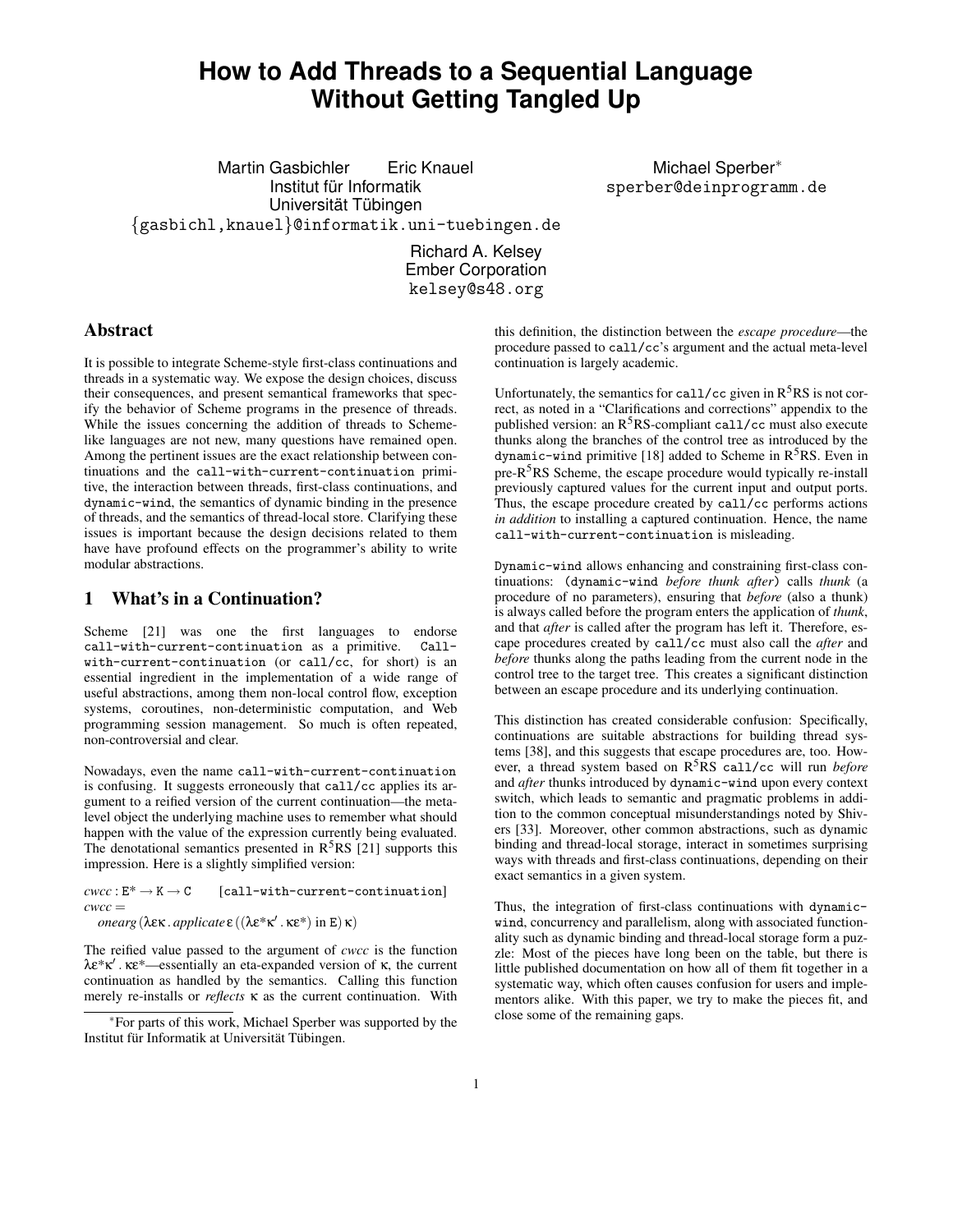Here are the contributions of our work:

- We discuss some of the pertinent semantic properties of dynamic-wind, specifically as they relate to the implementation of dynamic binding.
- We discuss design issues for thread systems in Scheme-like languages, and how different design choices affect program modularity.
- We present a systematic treatment of two abstractions for thread-aware programming: thread-wind extends the context switch operation, and thread-local storage implements extensible processor state.
- We present a denotational semantics of  $R^5RS$  call/cc and dynamic-wind.
- We clarify the relationship between threads and call/cc/dynamic-wind by presenting an transition semantics based on the CEK machine [6] equivalent to the denotational semantics, and extending this semantics by simple models for threads and multiprocessing.

*Overview:* Section 2 gives an account of call/cc as present in (sequential) Scheme, and its interaction with dynamic-wind. Section 3 lists some specific design issues pertinent to the addition of threads to Scheme and describes their impact on the ability to write modular programs. More issues arise during implementation; Section 4 discusses these. Section 5 describes facilities for threadaware programming. Section 6 presents semantic characterizations of Scheme with dynamic-bind and threads. Related work is discussed in Section 7; Section 8 concludes.

# **2** Call/cc **As We Know It**

In this section, we give an informal overview of the behavior of the R<sup>5</sup>RS Scheme version of call/cc. Specifically, we discuss the interaction between call/cc and the current dynamic environment implicit in  $R^5RS$ , and the interaction between call/cc and dynamic-wind. We also explain how these interactions affect possible implementations of an extensible dynamic environment.

### **2.1 The current dynamic environment**

R <sup>5</sup>RS [21] implies the presence of a *current dynamic environment* that contains bindings for the current input and output ports. Scheme's I/O procedures default to these ports when they are not supplied explicitly as arguments. Also, the program can retrieve the values of the bindings via the current-input-port and current-output-port procedures. "Dynamic" in this context means that the values for the program behaves as if the current dynamic environment were implicitly passed as an argument with each procedure application. In this interpretation, with-input-from-file and with-output-to-file each call its argument with a newly created dynamic environment containing a new binding, and current-{input,output}-port retrieve the values introduced by the most recent, still active application of these procedures. The interpretation of the current dynamic environment as an implicit argument means that dynamic environments are effectively associated with continuations. Specifically, reflecting a previously reified continuation also means returning to the dynamic environment which was current at the time of the reification.<sup>1</sup>

(define \*dynamic-env\* (lambda (v) (cdr v)))

(define (make-fluid default) (cons 'fluid default))

```
(define (fluid-ref fluid)
  (*dynamic-env* fluid))
(define (shadow env var val)
  (lambda (v)
    (if (eq? v var)
        val
        (env var))))
(define (bind-fluid fluid val thunk)
  (let ((old-env *dynamic-env*)
        (new-env (shadow *dynamic-env* fluid val)))
    (set! *dynamic-env* new-env)
    (let ((val (thunk)))
      (set! *dynamic-env* old-env)
      val)))
```
#### **Figure 1. Dynamic binding via dynamic assignment**

It is often useful to be able to introduce new dynamic bindings [24, 16] in addition to current-{input,output}-port, for example to implement exception handling. However, as the dynamic environment is implicit (and not reifiable), a program cannot extend it. Fortunately, it is possible to simulate extending the dynamic environment with first-class procedures by keeping the current dynamic environment in a global variable, and simply save and restore it for new bindings—a technique known as *dynamic assignment* [11].

Figure 1 shows naive code for dynamic assignment. \*Dynamicenv\* holds the current dynamic environment, represented as a procedure mapping a fluid to its value. Make-fluid creates a fluid represented as a pair consisting of the symbol fluid as its car and its default value as its cdr. The fluid-ref procedure looks up a fluid binding in the dynamic environment, returning its value. Shadow makes a new dynamic environment from an old one, shadowing one binding with a new one. Finally, bind-fluid remembers the old value of \*dynamic-env\*, sets it to a new one, calls thunk, and restores the old value. (The code ignores the issue of multiple return values for simplicity.)

Unfortunately, bind-fluid does not implement the implicitargument semantics in the presence of call/cc: it is possible for the thunk argument to bind-fluid to reflect a previously reified continuation which will then inherit the current dynamic environment, rather than the dynamic environment current at the time of reification. For implementing the implicit-argument semantics, it is necessary to capture the current value of \*dynamic-env\* at the time of reification, and re-set it to that value upon reflection.

### **2.2** Dynamic-wind

While the naive implementation of dynamic assignment does not have the desirable semantics, it is possible to implement a version that does, via the Scheme primitive dynamic-wind. (Very) roughly, (dynamic-wind *before thunk after*) ensures that *before* is called before every control transfer into the application of thunk, and *after* is called after every control transfer out of it. Here is a new version of bind-fluids that utilizes dynamic-wind to get the correct semantics:

<sup>&</sup>lt;sup>1</sup>Note that this behavior is not mandated by  $R<sup>5</sup>RS$ . However, existing Scheme code often assumes it [23].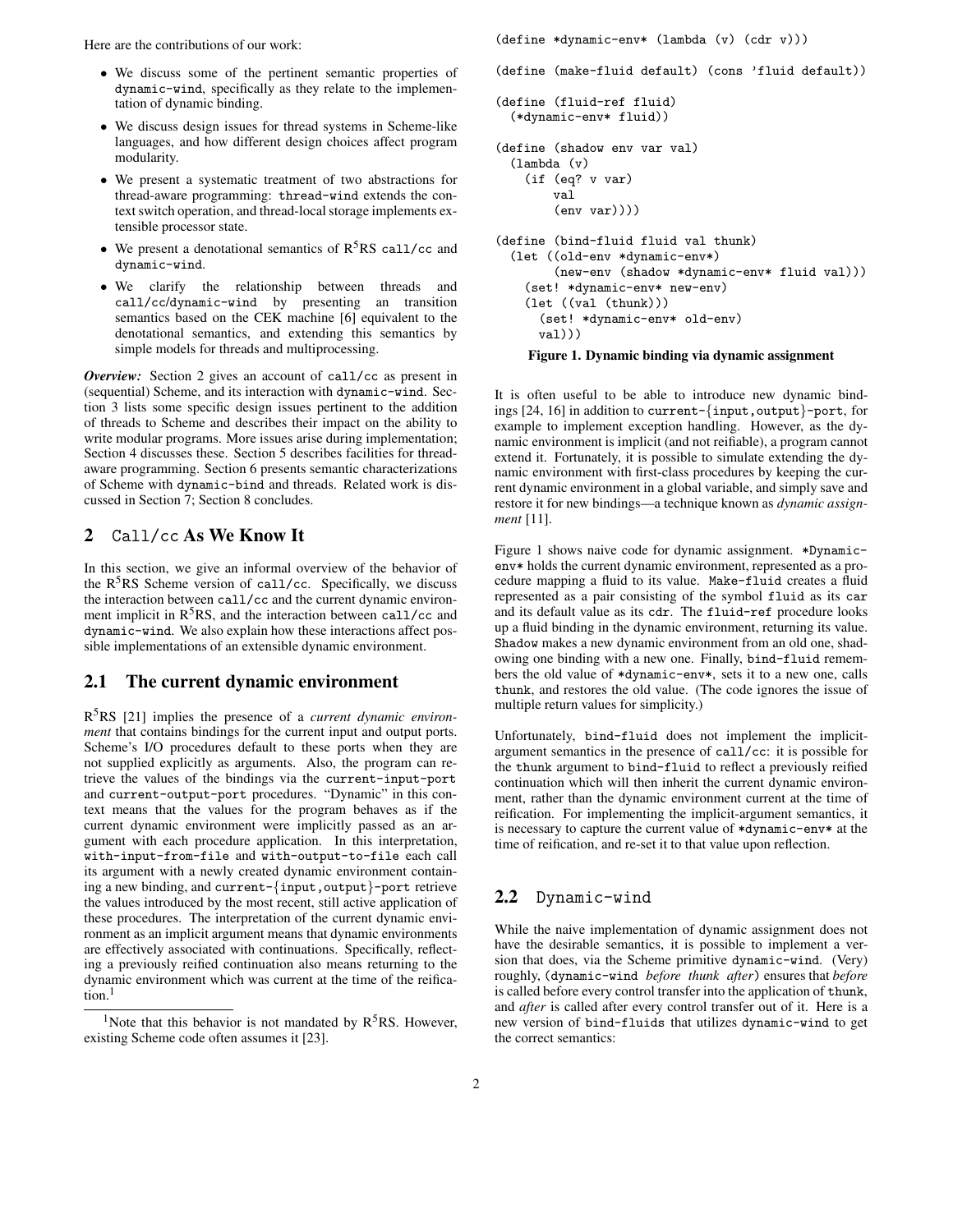

**Figure 2. Control tree and** dynamic-wind

```
(define (bind-fluid fluid val thunk)
 (let ((old-env *dynamic-env*)
        (new-env (shadow *dynamic-env* fluid val)))
    (dynamic-wind
       (lambda () (set! *dynamic-env* new-env))
      thunk
       (lambda () (set! *dynamic-env* old-env)))))
```
The behavior of dynamic-wind is based on the intuition that the continuations active in a program which uses call/cc form a tree data structure called the *control tree* [18]: each continuation corresponds to a singly-linked list of frames, and the continuations reified by a program may share frames with each other and/or with the current continuation. Reflecting a previously reified continuation means making a different node of the tree the current continuation. A Scheme program handles the current control tree node in much the same way as the dynamic environment. Together, they constitute the *dynamic context*.

Conceptually, (dynamic-wind *before thunk after*) annotates the continuation of the call to *thunk* with *before* and *after*. Calling an escape procedure means travelling from the current node in the control tree to the node associated with to the previously reified continuation. This means ascending from the current node to the nearest common ancestor of the two nodes, calling the *after* thunks along the way, and then descending down to the target node, calling the *before* thunks. Figure 2 shows such a path in the control tree.

Using dynamic-wind for implementing dynamic binding assures that part of the global state—the value of \*dynamic-env\*, in this case—is set up to allow the continuation to run correctly. This works well for dynamic binding, as changes to \*dynamic-env\* are always easily reversible. However, in some situations a continuation might not be able to execute correctly because global state has changed in an irreversible way. Figure 3 shows a typical code fragment which employs dynamic-wind to ensure that the program will close an input port immediately after a set of port operations has completed (in the *after* thunk) as well as preventing the program from inadvertently entering the code that performs file I/O after the close has happened. Moreover, the *before* thunk prevents the port access code from being re-entered because the port operations are likely to have caused irreversible state changes. $<sup>2</sup>$  Thus, three main</sup> uses for dynamic-wind emerge [18]:

1. extending the dynamic context associated with continuations

```
(let ((port (open-input-file file-name)))
  (dynamic-wind
   (lambda ()
     (if (not port)
          (error "internal error")))
   (lambda () \langle read from port \rangle)
   (lambda ()
     (close-input-port port)
     (set! port #f))))
      Figure 3. Restricting the use of escape procedures
```
(as in bind-fluid)

- 2. releasing resources used by a region of code after that code has completed (as in Figure 3)
- 3. preventing the reification of a continuation because its dynamic context cannot be recreated (as in Figure 3)

Item #2 is akin to the default or finally clauses of exception handling systems or to the unwind-protect facilities in some languages. The unlimited extent of escape procedures created by call/cc makes the more general dynamic-wind necessary.

The presence of dynamic-wind requires a more careful handling of terminology when it comes to continuations: We call the process of turning the meta-level continuation into an object-level value *reification*, and the reverse—re-installing a previously reified continuation—*reflection*. The process of creating an escape procedure (by call/cc) is a *capture*; this includes reifying the current continuation. Conversely, *invoking* the escape procedure travels to the target point in control space, installs the dynamic environment, and then reflects the continuation.

### **3 Design Requirements for Thread Systems**

In this section, we consider some of the design issues that arise when adding threads to a higher-order language. We assume that the thread system features a spawn operation. Spawn starts a new thread and calls *thunk* (a thunk) in that new thread. The thread terminates once *thunk* returns:

(spawn *thunk*) procedure

The presence of spawn in a language with call/cc, dynamicwind, and dynamic binding exposes a number of language design choices, as these features interact in potentially subtle ways. Specifically, the ability to migrate continuations between threads, and the interaction between dynamic binding and threads fundamentally affect the ability to write modular programs.

### **3.1 Migrating continuations**

A Scheme program can invoke an escape procedure in a thread different from the one where it was captured. Notably, this scenario occurs in multithreaded web servers which use call/cc to capture the rest of a partially completed interaction between the server and a client: typically, the server will create a new thread for each new request and therefore must be able to invoke the escape procedure that was captured in the thread which handled the connection belonging to the previous step in the interaction [29].

In MrEd, the Scheme platform on which PLT's web server is based, continuations are "local to a thread"—only the thread that created an escape procedure can invoke it, forcing the web server to asso-

<sup>&</sup>lt;sup>2</sup>Even though it might be possible to redo changes on a file port, this is usually impossible with, say, a network connection.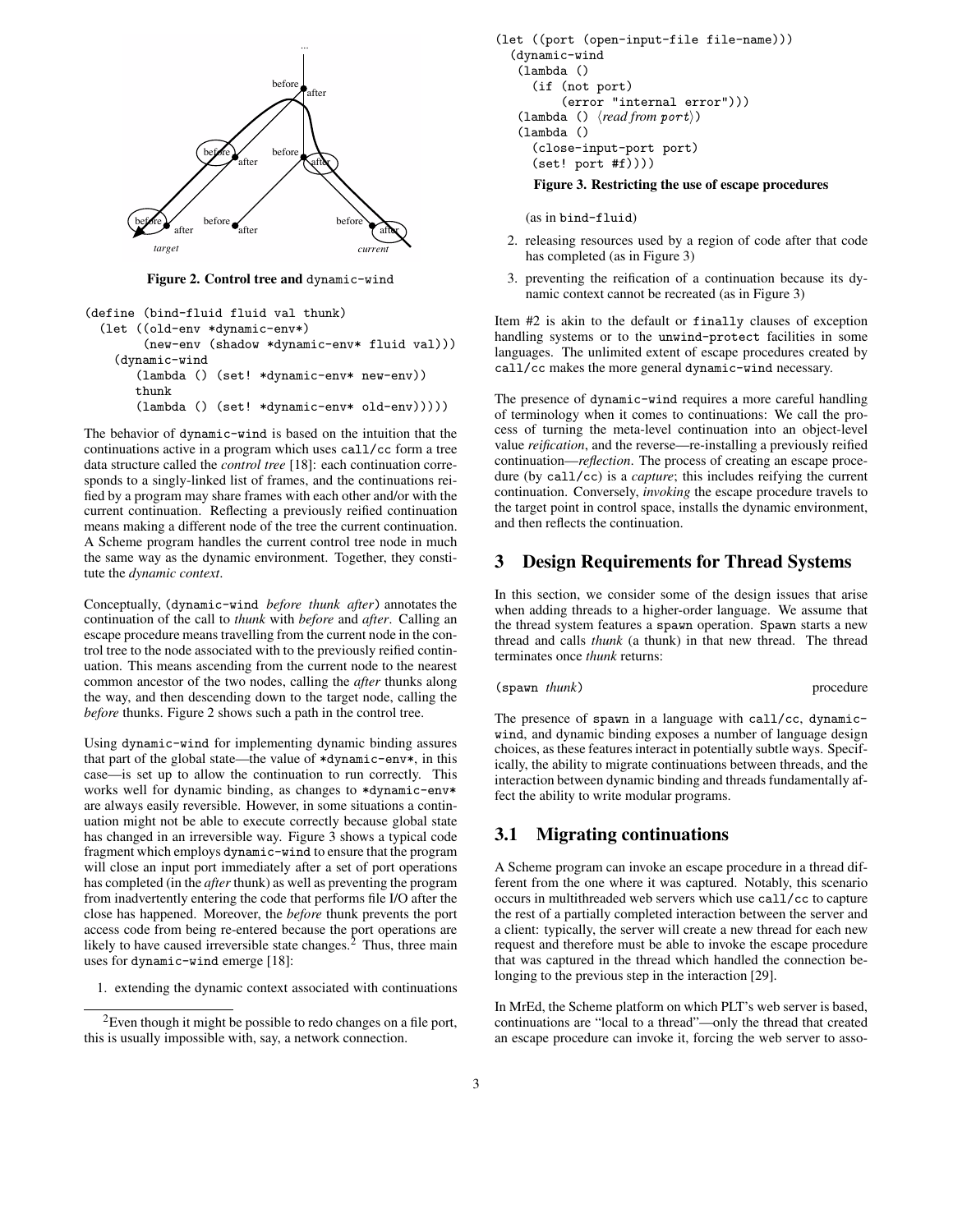ciate a fixed thread with a session  $[14]$ .<sup>3</sup> While this may seem like a technical restriction with a purely technical solution, this scenario exposes serious general modularity issues: Modules may communicate escape procedures, and tying an escape procedure to a thread restricts the implementation choices for a client which needs to invoke an escape procedure created by another module. If the escape procedure is thread-local, the client cannot even tell if invoking it might make the program fail; all it knows is that the invocation will *definitely* fail if performed in a freshly created thread.

Once continuations are allowed to migrate between threads, additional questions arise. In particular, the use of certain abstractions might make the continuation sensitive to migration, which is usually not what the programmer intended.

# **3.2 Dynamic binding and the thread system**

Consider the following program fragment:

```
(define f (make-fluid 'foo))
(bind-fluid f 'bar
 (spawn
   (lambda ()
     (display (fluid-ref f)))))
```
Should the program print foo or should it print bar? This is a well-known design issue with thread systems [13]. The general question is this: Should a newly spawned thread inherit the dynamic environment from the original thread—or, more precisely, from the continuation of the call to spawn—or should it start with an empty dynamic environment, assuming the default values for all fluids?<sup>4</sup>

For at least two dynamic entities, inheritance does not make sense: the current control tree node and, if present, the current exception handler, as they both conceptually reach back into the part of the control tree belonging to the original thread. Thus, it is unclear what should happen if the new thread ever tries to travel back to that part of the tree. (For dynamic-wind, we discuss another closely related issue in Section 4.1.) Instead, a newly spawned thread must start with a fresh current exception handler and an empty control tree.

For all other dynamic bindings, it is unclear whether a single inheritance strategy will satisfy the needs of all programs. For many entities typically held in fluids, it makes sense for a new thread to inherit dynamic bindings from the thread which spawned it:

- Scsh [32], tries to maintain an analogy between threads and Unix processes, and keeps Unix process resources in fluids [13]. In Scsh, a special fork-thread operation acts like spawn, but has the new thread inherit the values of the process resources from the original thread.
- MzScheme [9] provides abstractions for running a Scheme program in a protected environment, thus providing operating-system-like capabilities [10]. Some of the entities controlling the encapsulation of such programs are held in fluids (called *parameters* in MzScheme), such as the current custodian that controls resource allocation and destruction. Children of an encapsulated thread inherit the custodian of the par-

```
(define (current-dynamic-context)
  (let ((pair (call-with-current-continuation
               (lambda (c) (cons #f c))))(if (car pair)
        (call-with-values (car pair) (cdr pair))
        (cdr pair))))
(define (with-dynamic-context context thunk)
  (call-with-current-continuation
  (lambda (done)
     (context (cons thunk done)))))
(define (spoon thunk)
  (let ((context (current-dynamic-context)))
```
(spawn

(lambda () (with-dynamic-context context thunk)))))

#### **Figure 4. Reifying and reflecting the dynamic context**

ent so that shutting down the custodian will kill the encapsulated thread along with all of its children.

• Generally, programmers might expect (spawn *f*) to behave as similarly as possible to (*f* ). This is especially likely if the programmer uses threads to exploit parallelism, in a similar way to using futures [15], and thus merely wants to offload parts of the computation to a different processor.

# **3.3 Dynamic binding and modularity**

The issue of fluid inheritance is most pertinent when a program module keeps mutable data in fluids. Specifically, consider the following scenario: Program module A creates and uses fluids holding mutable state. The fluids might be exported directly, or module A might provide with-*f* abstractions roughly like the following:

```
(define f (make-fluid default))
```

```
(define (with-f value thunk)
  (bind-fluid f (... value ...) thunk))
```
A client of module A might want to create multiple threads, and use the abstractions of module A from several of them. Generally, the client might need to control the sharing of state held in *f* for each new thread it creates in the following ways:

- 1. getting A's default dynamic bindings,
- 2. creating a new binding for A by using with-*f* in the new thread, or
- 3. inheriting the current thread's dynamic environment.

If each thread starts up with a fresh dynamic environment, this degree of control is available:

- 1. Starting a new thread with a fresh dynamic environment means that it will get default bindings for all fluids.
- 2. Explicitly creating new bindings is possible via with-*f* .
- 3. It is still possible to implement a variant of spawn that does cause the new thread to inherit the dynamic environment from thread which created it.

Figure 4 shows how to achieve the latter: As call/cc captures the dynamic context, it is possible to reify and reflect it, along with the dynamic environment, through escape procedures.

<sup>&</sup>lt;sup>3</sup>This restriction will be lifted in a future version of MrEd.

<sup>&</sup>lt;sup>4</sup>The issue becomes more subtle with SRFI-18-like thread systems [4] with separate make-thread and thread-start! operations. Whose dynamic environment should the new thread inherit?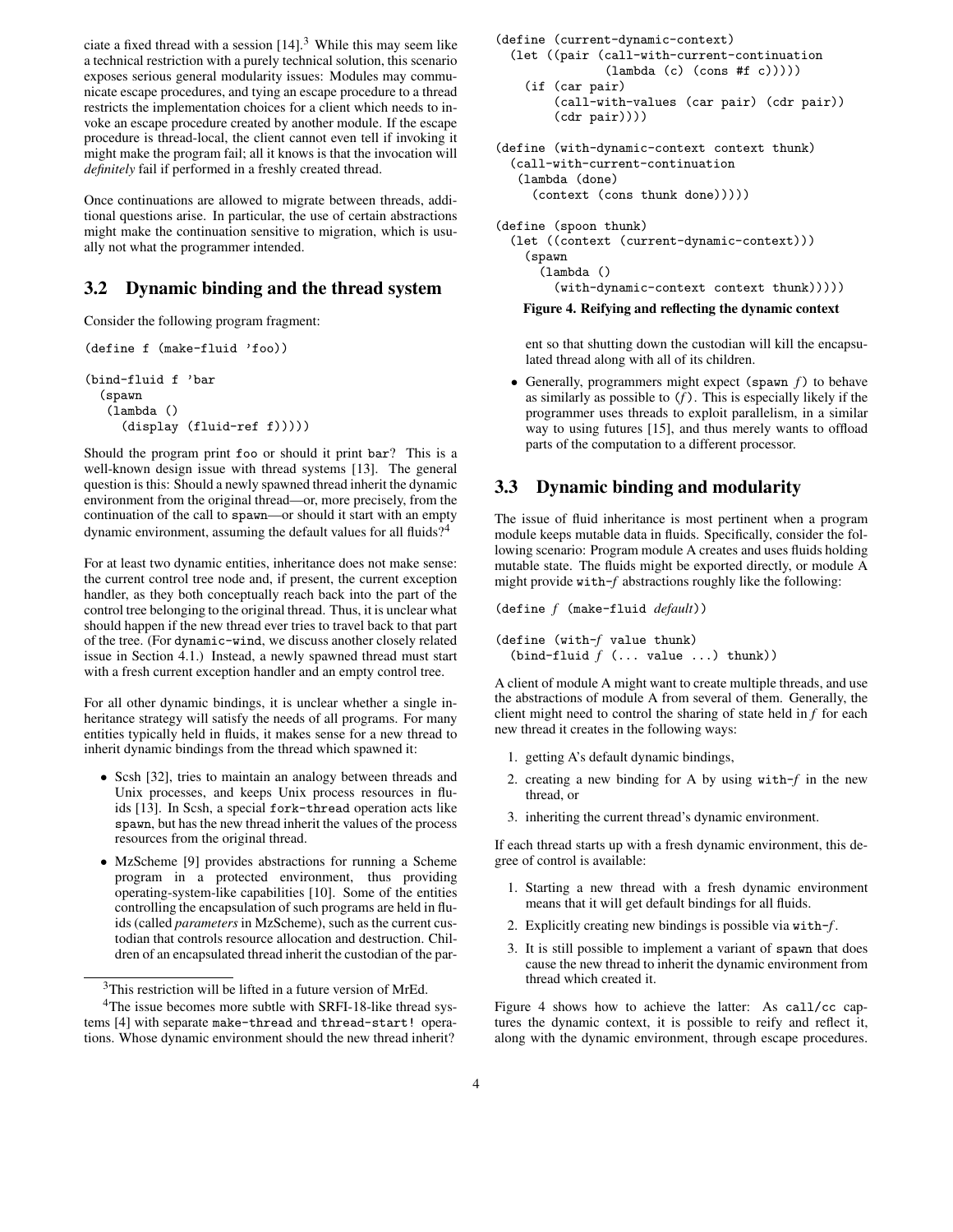Current-dynamic-context uses call/cc to create an escape procedure associated with the current dynamic context, and packages it up as the cdr of a pair. The car of that pair is used to distinguish between a normal return from call/cc and one from with-dynamic-context which runs a thunk with the original continuation—and, hence, the original dynamic context—in place and restores its own continuation after the thunk has finished. With the help of these two abstractions, spoon (for a "fluid-preserving fork operation for threads," a term coined by Alan Bawden) starts a new thread which inherits the current dynamic environment.<sup>5</sup>

Note that spoon causes the new thread to inherit the *entire* dynamic context, including the current control tree node, and the current exception handler (if the Scheme system supports exception handling in the style of ML.) This can lead to further complications[1]. Also, inheritance is not the only possible solution to the security requirements of MrEd: Thread systems based on nested engines [2] such as that of Scheme 48 allow defining custom schedulers. Here, a scheduler has full control over the initial dynamic environment of all threads spawned with it.

### **4 Implementing Concurrency**

The previous section has already stated some of the design requirements and choices for an implementation of threads in a language with first-class continuations. Additional issues emerge when actually implementing threads in the presence of call/cc and dynamic-wind. In particular, many presentations of thread systems build threads *on top* of the language, using call/cc to implement the context switch operation. However, this choice incurs undesirable complications (especially in the presence of multiprocessing) when compared to the alternative—implementing threads primitively and building the sequential language on top.

### **4.1** Dynamic-wind **vs. the context switch**

The presence of dynamic-wind makes call/cc less suitable for implementing context-switch-like abstractions like coroutines or thread systems: Uses of dynamic-wind may impose restrictions on the use of the escape procedures incompatible with context switching.<sup>6</sup> Consider the code from Figure 3. This code should continue to work correctly if run under a Scheme system with threads—say, in thread X. However, if the context switch operation of thread system is implemented using ordinary call/cc, each context switch out of thread X means ascending up the control tree to the scheduler (whose continuation frames constitute the shared part of tree) executing all *after* thunks of all dynamic-wind operations active within the current thread. The next context switch back into thread X will then run the *before* thunks, which in this case will make the program fail. Naturally, this is unacceptable.

Moreover, if every context switch would run dynamic-wind *before* and *after* thunks, the program would expose the difference between a virtualized thread system running on a uniprocessor and a multiprocessor where multiple threads can be active without any context switch: If each thread ran on a different processor, no continuations would ever be captured or invoked for a context switch, so a context switch would never cause dynamic-wind thunks to run.

Thus, building a thread system on top of  $R<sup>5</sup>RS$  call/cc leads to complications and invalidates common uses of dynamic-wind. (Similar complications occur in the presence of ML-style exception handling [1].) Hence, a more reasonable approach for implementations is to build threads natively into the system, and build call/cc and dynamic-wind on top of it. In this scenario, each newly spawned thread starts with an empty dynamic context.

# **4.2 Dynamic binding vs. threads**

In the presence of threads, the implementation of dynamic binding that keeps the current dynamic environment in a global variable no longer works: all threads share the global variable, and, consequently, any application of bind-fluid is visible in other threads, violating the intended semantics. Therefore, it is necessary to associate each thread with its own dynamic environment. Here are some possible implementation strategies:

- 1. pass the dynamic environment around on procedure calls as an implicit argument
- 2. keep looking for dynamic bindings in the \*dynamic-env\* global variable, and change the value of this variable upon every context switch, always setting it to the dynamic environment associated with the current thread
- 3. like #2, but keep the dynamic environment in the thread data structure, and always access that instead of a global variable

#1 incurs overhead for every single procedure call; considering that access and binding of fluid variables is relatively rare, this is an excessive cost rarely taken by actual implementations. #2 is incompatible with multiprocessing, as multiple threads can access fluid variables without intervening context switches. #3 is viable.

All of these strategies require what is known as "deep binding" in the Lisp community—fluid-ref always looks up the current value of a fluid variable in a table, and only reverts to the toplevel value stored in the fluid itself when the table does not contain a binding. Many Lisp implementations have traditionally favored "shallow binding" that manages dynamic bindings by mutating the fluid objects themselves. With shallow binding, access to a fluid variable is simply dereferencing the fluid object; no table searching is necessary. However, this technique is also fundamentally incompatible with multiprocessing because it mutates global state.

# **4.3 Virtual vs. physical processors**

The previous two sections have shown that a multiprocessor thread system can potentially expose differences in implementation strategies for dynamic binding, as well as different ways of dealing with dynamic-wind. These differences all concern the notion of "what a thread is"—specifically, if a thread encompasses the dynamic context, or if it is an exterior, global entity.

A useful analogy is viewing a thread as a virtual processor [33] running on a physical processor. In this view, the dynamic context and the dynamic environment are akin to processor registers. In a multiprocessor implementation of threads, each physical processor

<sup>&</sup>lt;sup>5</sup>The same trick is applicable to promises which exhibit the same issues, and which also do not capture the dynamic context: the fluid-preserving versions of delay and force would be called freeze and thaw.

<sup>&</sup>lt;sup>6</sup>Note that this is an inherent issue with the generality of call/cc: Call/cc allows capturing contexts which simply are not restorable because they require access to non-restorable resources. Providing a version of call/cc which does not capture the dynamic context would violate the invariants guaranteed by dynamic-wind and break most code which uses it.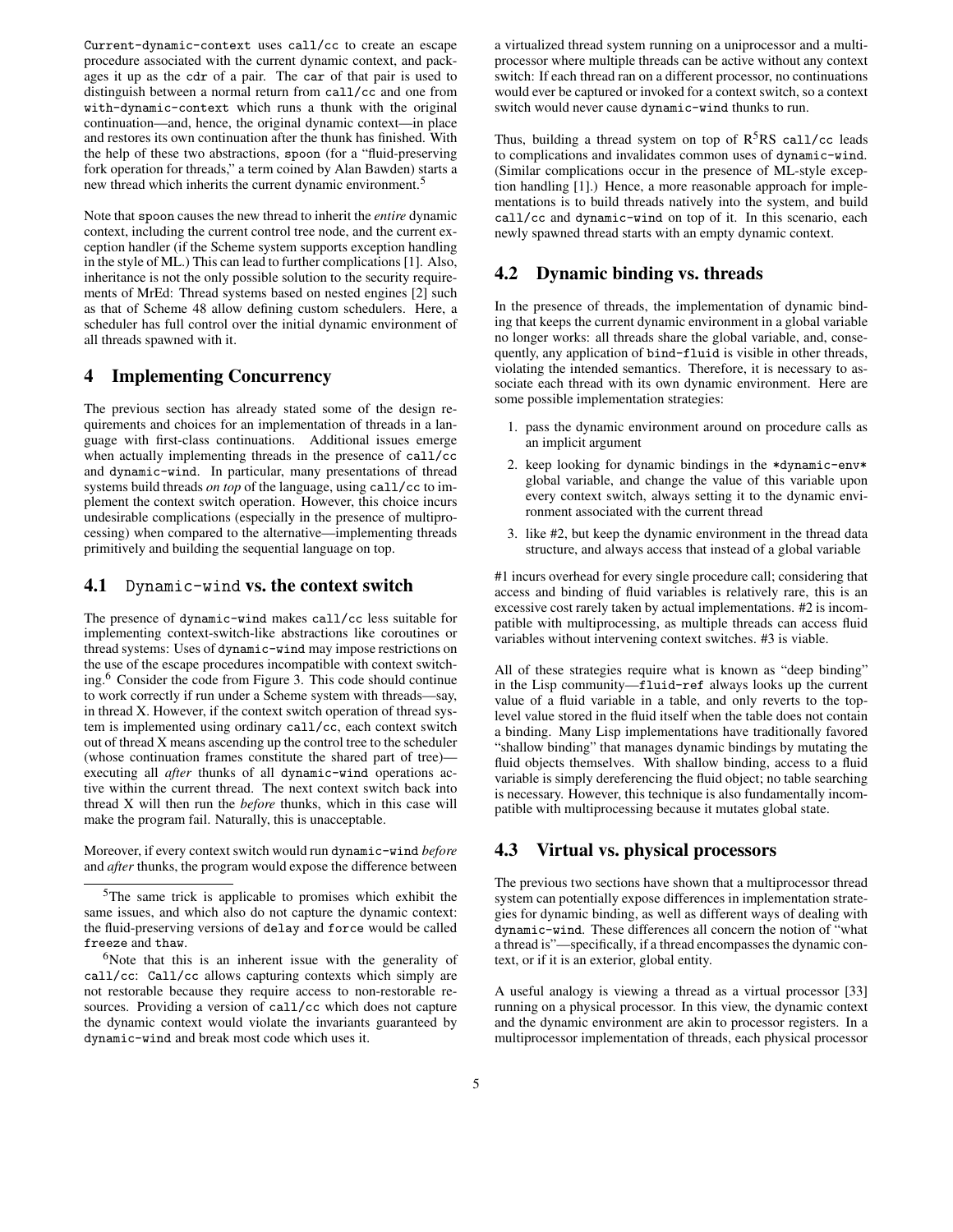indeed must keep those values in locations separate from that of the other processors. Each of these processors can then run multiple threads, swapping the values of these registers on each context switch. (This corresponds to Shivers's notion of "continuation = abstraction of processor state" as the entity being swapped upon a context switch [33].) In this model, a thread accessing these registers cannot distinguish whether it is running in a uniprocessor or a multiprocessor system.

### **5 Thread-Aware Programming**

The previous two sections have focused on protecting sequential programs from the adverse effects resulting from the presence of threads, and on decoupling previously present sequential abstractions such as dynamic-wind and dynamic binding from the thread system as far as possible. However, the implementations of lowlevel abstractions occasionally benefit from access to the guts of the thread system. Two abstractions provide this access in a systematic way: the thread-wind operation allows running code local to a thread upon context-switch operations, and *thread-local cells* are an abstraction for managing thread-local storage. However, the use of these facilities requires great care to avoid unexpected pitfalls.

# **5.1 Extending the context switch operation**

Accessing state like the dynamic-wind context or the dynamic environment through processor registers is convenient and fast. However, as the scheduler needs to swap the values of these registers on each context switch, they are not easily extensible: each new register requires an addition to the context-switch operation. Also, it is occasionally desirable that a thread be able to specify code to be run whenever control enters or exits that thread, thus making the context switch operation extensible. (Originally, dynamic-wind had precisely that purpose, but, as pointed out in Section 4.1, this is not reasonable in light of current usage of dynamic-wind.) Therefore, we propose a new primitive:

(thread-wind *before thunk after*) procedure

In a program with only a single thread, thread-wind acts exactly like dynamic-wind: *before*, *thunk*, and *after* are thunks; they run in sequence, and the thread-wind application returns whatever *thunk* returns. Moreover, *before* gets run upon each control transfer into the application *thunk*, and *after* gets run after each transfer out of it. Unlike with dynamic-wind, however, during the dynamic extent of the call to *thunk*, every context switch out of the thread runs the *after* thunk, and every context switch back in runs the *before* thunk.

Thread-wind is a low-level primitive; its primary intended purpose is to control parts of the processor state not managed by the underlying, primitive thread system. For example, in a uniprocessor setting, it is possible to continue treating the variable \*dynamic-env\* as a sort of register, and implement bind-fluid correctly by using thread-wind instead of dynamic-wind:

```
(define (bind-fluid fluid val thunk)
 (let ((old-env *dynamic-env*)
        (new-env (shadow *dynamic-env* fluid val)))
    (thread-wind
     (lambda () (set! *dynamic-env* new-env))
    thunk
     (lambda () (set! *dynamic-env* old-env)))))
```
The semantics of thread-wind extends smoothly to the escape

procedure migration scenario: in this case, before the program installs the new continuation, it runs the active thread-wind *after* thunks of the current thread, and the active *before* thunks of the continuation being reflected.

Ideally, the *before* and *after* thunks are transparent to the running thread in the sense that running *after* invalidates whatever state changes *before* has performed. Still, it is possible to use thread-wind to set up more intrusive code to be run on context switches, such as profiling, debugging, or benchmarking.

# **5.2 Thread-local storage**

The version of bind-fluid using thread-wind still is not correct in the presence of multiprocessing, as all processors share the value of \*dynamic-env\*. For correctly implementing dynamic binding, another conceptual abstraction is needed: *thread-local storage*. Thread-local storage is available through *thread-local cells* or *thread cells* for short. Here is the interface to thread-local cells:

| (make-thread-cell <i>default</i> )   | procedure |
|--------------------------------------|-----------|
| (thread-cell-ref thread-cell)        | procedure |
| (thread-cell-set! thread-cell value) | procedure |

Make-thread-cell creates a reference to a thread cell with default value *default*, thread-cell-ref fetches its current value, and thread-cell-set! sets it. Any mutations of a thread cell are only visible in the thread which performs them. A thread cell acts like a table associating each thread with a value which defaults to *default*; thread-cell-ref accesses the table entry belonging to the current thread, and thread-cell-set! modifies it.

With thread cells, it is possible to implement dynamic binding correctly in the presence of multiprocessing: \*dynamic-env\*, instead of being bound directly to the environment, is now a thread cell:

```
(define *dynamic-env*
  (make-thread-cell (lambda (v) (cdr v))))
(define (make-fluid default) (cons 'fluid default))
(define (fluid-ref fluid)
  ((thread-cell-ref *dynamic-env*) fluid))
(define (bind-fluid fluid val thunk)
  (let ((old-env (thread-cell-ref *dynamic-env*))
        (new-env (shadow (thread-cell-ref *dynamic-env*)
                         fluid val)))
    (dynamic-wind
     (lambda ()
       (thread-cell-set! *dynamic-env* new-env))
     thunk
     (lambda ()
       (thread-cell-set! *dynamic-env* old-env)))))
```
### **5.3 Modularity issues**

While thread-local storage is a useful low-level abstraction, its use in programs imposes restrictions which may have an adverse effect on modularity. Consider the scenario from Section 3.3 with "dynamic binding/environment" replaced by "thread-local storage": module A creates and uses thread-local cells. This makes it much harder and potentially confusing for the client to use threads and control the sharing of among them. Here are the three choices for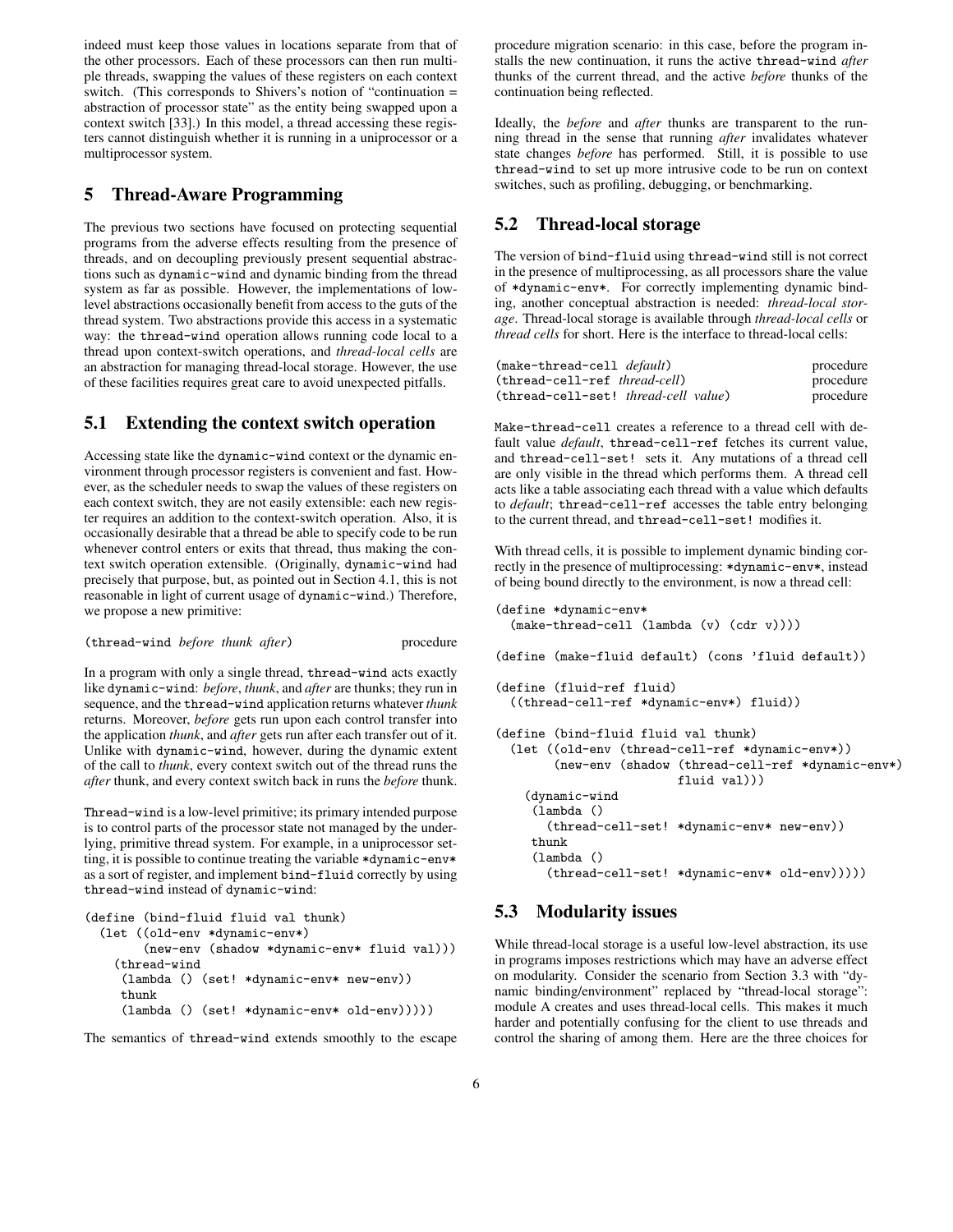dynamic binding, revisited for thread-local storage:

- 1. New threads get a fresh thread-local store with default values for the thread-local variables—in this respect, they behave similarly to dynamic bindings.
- 2. Since thread-local storage is specifically not about binding, a with-*f*-like abstraction may not be feasible.
- 3. Inheritance of the thread-local storage is not easily possible for a new thread, as escape procedures do not capture the thread-local store.

Thus, if module A uses the thread-local store, the client has essentially no control over how A behaves with respect to the threads. This is unfortunate as the client might use threads for any number of reasons that in turn require different sharing semantics.

Especially the migration of escape procedures between threads raises troublesome questions with no obvious answer: As the escape procedure does not install the thread-local store from the thread which reified it, a solution to option #3—unsharing module A's state between the old and the new thread—becomes impossible. On the other hand, if the escape procedure were closed over the thread-local store, it would need to capture a *copy* of the store otherwise, the name "thread-local storage" would be inappropriate, and the ensuing sharing semantics would carry more potential for confusion and error. Capturing the copy raises the next question: At what time should the program create the copy? At the time of capture, at the time of creating the new thread, or at the time of invocation of the escape procedure? The only feasible solution to the dilemma would be to make the thread-local store itself reifiable. However, it is unclear whether this abstraction would have benefits that outweigh the potential for confusion, and the inflexibility of abstractions which use thread-local storage in restricting ways.

Note that none of these problems manifest themselves in the implementation of dynamic binding presented in the previous section: the dynamic-wind thunks ensure that the \*dynamic-env\* threadlocal-cell always holds the dynamic environment associated with the current continuation. Consequently, it seems that thread-local storage is a natural means for building other (still fairly low-level) abstractions such as dynamic binding, but rarely appropriate for use in higher-level abstractions or in applications.

#### **6 Semantics**

This section provides semantic specifications for a subset of Scheme with dynamic-wind and threads. We start with a version of the  $R<sup>5</sup>RS$  denotational semantics which describes the behavior of dynamic-wind. We then formulate a transition semantics equivalent to the denotational semantics, which in turn forms the basis for a semantics for a concurrent version of the Scheme subset. This concurrent semantics specifies the interaction between dynamic-wind and threads. (We have also formulated a semantics which accounts for multiprocessing and for thread-wind which we have relegated to Appendix A. The appendix also contains an augmented version of the entire R<sup>5</sup>RS semantics.) Moreover, we present a version of the denotational semantics with an explicit dynamic environment, and show that implementing the dynamic environment indirectly with dynamic assignment and dynamic-wind is indeed equivalent to propagating it directly in the semantics, thus demonstrating the utility of the semantics.

For the definition of our subset of Scheme, Mini-Scheme, we employ the same terminology, and, where possible, the same nota-

tion as  $R^{5}RS$ . (See Appendix D for details.) As compared to the language covered by the  $R<sup>5</sup>RS$  semantics, a procedure has a fixed number of parameters and returns a single value, a procedure body consists of a single expression, procedures do not have an identifying location, evaluation is always left-to-right, and if forms always specify both branches. Mini-Scheme does, however, feature assignment, call-with-current-continuation and dynamic-wind. Here is the expression syntax of Mini-Scheme:

Exp  $\longrightarrow$  K | I | (E<sub>0</sub> E<sup>\*</sup>) | (lambda (I<sup>\*</sup>) E<sub>0</sub>) | (if  $E_0$   $E_1$   $E_2$ ) | (set! I E)

# **6.1 Denotational semantics**

The semantic domains are analogous to those in  $R<sup>5</sup>RS$  with changes according to the restrictions of Mini-Scheme—expression continuations always take one argument. The definition of *E*\* now needs special multi-argument *argument continuations*.

| $\phi \in F = (E^* \rightarrow P \rightarrow K \rightarrow C)$ | procedure values         |
|----------------------------------------------------------------|--------------------------|
| $\kappa \in K = E \longrightarrow C$                           | expression continuations |
| $\kappa' \in K' = E^* \rightarrow C$                           | argument continuations   |
| $\omega \in P = (F \times F \times P) + \{root\}$              | dynamic points           |

In addition, P is the domain for *dynamic points* which are nodes in the control tree: *root* is the root node, and all other nodes consist of two thunks and a parent node. Figure 5 shows the semantics for Mini-Scheme expressions. It is completely analogous to the R<sup>5</sup>RS version of the *E* function; the only addition is the propagation of the current dynamic point. The auxiliary functions are analogous to their R <sup>5</sup>RS counterparts, apart from a change in *applicate* to take dynamic points into account:

 $\textit{applicate}: E \rightarrow E^* \rightarrow P \rightarrow K \rightarrow C$  $\textit{appliedte} = \lambda \varepsilon \varepsilon^* \omega \kappa \cdot \varepsilon \in \mathbf{F} \rightarrow (\varepsilon | \mathbf{F}) \varepsilon^* \omega \kappa, \text{wrong } \text{``bad procedure''}$ 

Here is a version of the *cwcc* primitive implementing call-withcurrent-continuation which respects dynamic-wind:

 $cwcc : E^* \to P \to K \to C$  [call-with-current-continuation]  $cwcc =$ *onearg*(λεωκ . ε ∈F → (*applicate* ε

 $\langle (\lambda \varepsilon^* \omega' \kappa' \cdot \text{travel } \omega' \omega(\kappa(\varepsilon^* \downarrow 1))) \text{ in } E \rangle$ ωκ), *wrong* "bad procedure argument")

The escape procedure captures the dynamic point, and, when called, "travels" from the current dynamic point to it, running the *after* and *before* thunks in the process, before actually installing the continuation. Here is the definition of *travel*:

 $travel : P \rightarrow P \rightarrow C \rightarrow C$  $travel = \lambda \omega_1 \omega_2$ . *travelpath*( $path \omega_1 \omega_2$ )

The *travelpath* function performs the actual travelling along a sequence of thunks and dynamic points, running each thunk with the corresponding dynamic point in place:

*travelpath* :  $(P \times F)^* \rightarrow C \rightarrow C$  $travelpath = \lambda \pi^* \theta \cdot \pi^* = 0 \rightarrow \theta$ ,  $((\pi^* \downarrow 1) \downarrow 2) \langle ((\pi^* \downarrow 1) \downarrow 1)$ (λε\* . *travelpath*(π\* † 1)θ)

The *path* function accepts two dynamic points and prefixes the journey between the two to its continuation argument: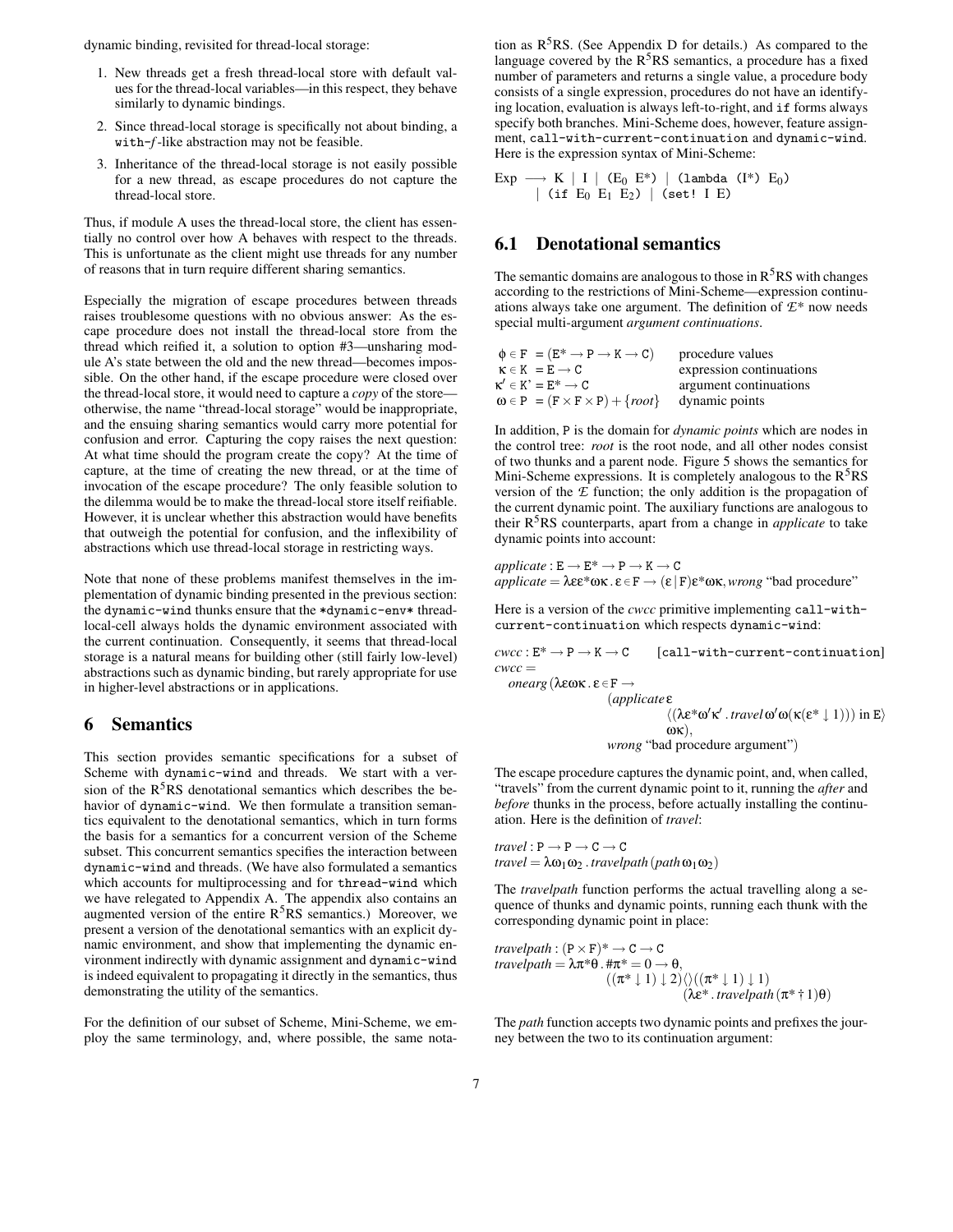$$
\begin{array}{llll}\n & \mathcal{E}:\text{Exp}\rightarrow U\rightarrow P\rightarrow K\rightarrow C \\
 & \mathcal{E}^*:\text{Exp}^*\rightarrow U\rightarrow P\rightarrow K'\rightarrow C \\
 & \mathcal{E}^*:\text{Exp}^*\rightarrow U\rightarrow P\rightarrow K'\rightarrow C \\
 & \mathcal{E}[[E_0\ E^*]] = & \text{A} \text{pow. } hold\left(\text{lookup }\rho\ I\right) \\
 & \text{(ke. }\epsilon=\text{undefined }\rightarrow \text{orange} \text{'undefined}\right. \\
 & \text{where, } \mathcal{E}[[\text{lambda }E_0\ E^*]] = & \text{where, } \mathcal{E}[[\text{lambda }E_0\ E^*] = & \text{where, } \mathcal{E}[[\text{lambda }E_0\ E^*] = & \text{where, } \mathcal{E}[[\text{lambda }E_0\ E^*] = & \text{where, } \mathcal{E}[[E_0\ E^*]] = & \text{where, } \mathcal{E}[[\text{lambda }E_0\ E^*] = & \text{where, } \mathcal{E}[[E_0\ E^*]] = & \text{where, } \mathcal{E}[[E_0\ E^*]] = & \text{where, } \mathcal{E}[[E_0\ E^*]] = & \text{where, } \mathcal{E}[[E_0\ E^*]] = & \text{where, } \mathcal{E}[[E_0\ E^*]] = & \text{where, } \mathcal{E}[[E_0\ E^*]] = & \text{where, } \mathcal{E}[[E_0\ E^*]] = & \text{where, } \mathcal{E}[[E_0\ E^*]] = & \text{where, } \mathcal{E}[[E_0\ E^*]] = & \text{where, } \mathcal{E}[[E_0\ E^*]] = & \text{where, } \mathcal{E}[[E_0\ E^*]] = & \text{where, } \mathcal{E}[[E_0\ E^*]] = & \text{where, } \mathcal{E}[[E_0\ E^*]] = & \text{where, } \mathcal{E}[[E_0\ E^*]] = & \text{where, } \mathcal{E}[[E_0\ E^*]] = & \text{where, } \mathcal{E}[[E_0\ E^*]] = & \text{where, } \mathcal{E}[[E_0\ E^*]] = & \text{where, } \mathcal{E}[[E_0\ E^*]] = & \text{where, } \mathcal{E}[[E_0\ E^*
$$

**Figure 5. Semantics of Mini-Scheme expressions**

 $path: \textbf{P} \longrightarrow \textbf{P} \longrightarrow (\textbf{P} \times \textbf{F})^*$  $path = \lambda \omega_1 \omega_2$ . (*pathup*  $\omega_1$  (*commonancest*  $\omega_1 \omega_2$ )) §  $(pathdown(commonancest \omega_1 \omega_2) \omega_2)$ 

The *commonancest* function finds the lowest common ancestor of two dynamic points in the control tree. Leaving aside its definition for a moment, *pathup* ascends in the control tree, picking up *after* thunks, and *pathdown* descends, picking up *before* thunks:

 $pathup: P \rightarrow P \rightarrow (P \times F)^*$ *pathup* =  $\lambda \omega_1 \omega_2 \cdot \omega_1 = \omega_2 \rightarrow \langle \rangle,$  $\langle (\omega_1, \omega_1 | (F \times F \times P) \downarrow 2) \rangle$  §  $(\text{pathup}(\omega_1 | (F \times F \times P) \downarrow 3) \omega_2)$ 

 $pathdown: P \rightarrow P \rightarrow (P \times F)^*$ *pathdown* =  $\lambda \omega_1 \omega_2 \cdot \omega_1 = \omega_2 \rightarrow \langle \rangle,$ 

The *commonancest* function finds the lowest common ancestor of two dynamic points:

 $commonancest : P \rightarrow P \rightarrow P$ *commonancest* =  $λω_1ω_2$ . the only element of  $\{\omega' \mid \omega' \in (ancestors \omega_1) \cap (ancestors \omega_2),\}$ *pointdepth* **ω'** ≥ *pointdepth* **ω''**  $\forall \omega'' \in (ancestors \omega_1) \cap (ancestors \omega_2) \}$ 

 $pointdepth : P \rightarrow N$  $pointdepth = \lambda \omega \cdot \omega = root \rightarrow 0, 1 + (pointdepth(\omega) (F \times F \times P) \downarrow 3))$ 

The *ancestors* function computes the set of ancestors of a node (including the node itself):

 $\textit{ancestors}: \mathsf{P} \rightarrow \textit{PP}$  $\alpha$ *ancestors* =  $\lambda \omega \cdot \omega$  =  $root \rightarrow {\omega}, {\omega}$  ∪ (*ancestors* ( $\omega$ ) (**F** × **F** × **P**)  $\downarrow$  3)

The dynamic-wind primitive calls its first argument, then calls its second argument with a new node attached to the control tree, and then calls its third argument:

 $dynamicwind : E^* \to P \to K \to C$ *dynamicwind* = *threearg* ( $\lambda \varepsilon_1 \varepsilon_2 \varepsilon_3 \omega \kappa$ .  $(\varepsilon_1 \in F \wedge \varepsilon_2 \in F \wedge \varepsilon_3 \in F) \rightarrow$ *applicate* ε<sub>1</sub> $\langle \rangle$ ω  $(\lambda \zeta^* \cdot \text{appliedte} \, \epsilon_2 \langle \rangle ((\epsilon_1 | F, \epsilon_3 | F, \omega) \, \text{in} \, P)$  $(\lambda \varepsilon^* .\text{applicate}(\varepsilon_3 \setminus \omega) \cdot \hat{\lambda}^* . \kappa \varepsilon^*))$ , is the evaluation function: *wrong* "bad procedure argument")

### **6.2 Transition Semantics**

The denotational semantics is an awkward basis for incorporating concurrency. We therefore formulate a transition semantics [28] based on the CEK machine [6] based on the denotational semantics which is amenable to the addition of concurrency. Figure 6 shows the semantics. We deliberately use the functional environment and store *mutatis mutandis* and the same letters from the denotational semantics to simplify the presentation.

 $\omega_1 = \omega_2 \rightarrow \langle \rangle$ ,<br>(*pathdown*  $\omega_1(\omega_2 | (F \times F \times P) \downarrow 3)$ ) §  $\langle (\omega_2, \omega_2 | (F \times F \times P) \downarrow 1)$ ; k, and  $\omega$  are as before, and  $\varepsilon$  is the value being passed to k. The  $\longmapsto$  relation describes transitions between states. Two kinds of state exist: either the underlying machine is about to start evaluating an expression, or it must return a value to the current continuation. The former kind is represented by a tuple  $\langle \sigma, \langle E, \rho, \omega, \kappa \rangle \rangle$  where  $\sigma$ is the current store, E is the expression to be evaluated,  $\rho$  is the current environment,  $\omega$  is the current dynamic point, and  $\kappa$  is the σ, κ, and ω are as before, and ε is the value being passed to κ. The notable addition to the CEK machine is the path continuation which tracks the dynamic-wind *after* and *before* thunks that still need to run before returning to the "real" continuation.

### **6.3 Adding concurrency to the semantics**

Figure 7 extends the sequential transition semantics by concurrency in a way similar to the semantic specification of Concurrent ML [30]. The relation  $\implies$  operates on tuples, each of which consists of the global store and a *process set* containing the running threads. Each process is represented by a unique identifier ι and a state γ which is the state of the sequential semantics, sans the store. The *newid* function allocates an unused process identifier. The first rule adds concurrency. The second rule (added to the sequential semantics) describes the behavior of spawn: the program must first evaluate spawn's argument and pass the result to the spwn continuation. Once that happens, the third rule describes the creation of a new thread with an empty control tree and an empty continuation. The last rule removes a thread from the the system once it has reached the empty continuation.

### **6.4 Relating the semantics**

To make a proposition about the relationship between the denotational and the operational semantics, we use an evaluation function and representation relations between the domains [31, Section 12.6]. For lack of space, we can only sketch the development. Here

$$
eval(E, \rho, \omega, \kappa, \sigma) = \varepsilon \quad \text{if } \langle \sigma, \langle E, \rho, \omega, \kappa \rangle \rangle \longmapsto^* \langle \sigma', \langle \text{stop}, \omega', \varepsilon \rangle \rangle
$$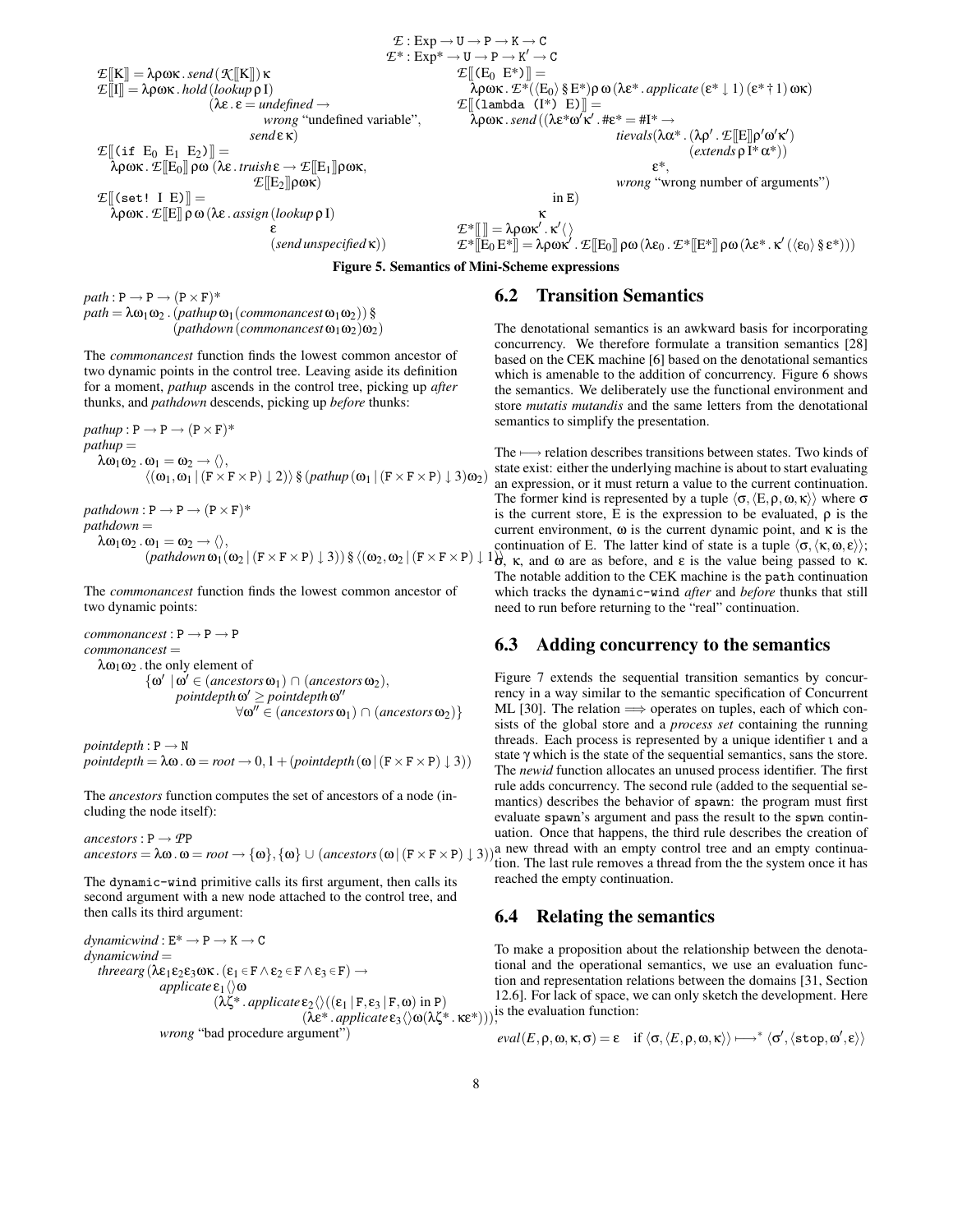$\sigma \in S_d$  = L → (E<sub>d</sub> × T)<br>State<sub>d</sub> = S<sub>d</sub> × PState<sub>d</sub> State<sub>d</sub> =  $S_d \times PState_d$ <br>
PState<sub>d</sub> =  $(E_d \times U \times P)$  $=$   $(E_d \times U \times P \times K_d) | (K_d \times P_d \times E_d)$  $ω$  ∈ P<sub>*d*</sub> = (F<sub>*d*</sub> × F<sub>*d*</sub> × P<sub>*d*</sub>)+{*root*}<br>
φ ∈ F<sub>*d*</sub> = (c1 ρ, I<sup>\*</sup>, E)</sup>  $\begin{array}{rcl}\n\phi & \in & F_d = \langle c1 \rho, I^*, E \rangle \\
\epsilon & \in & E_d = \dots |M| F_d\n\end{array}$  $=$  ... | M | F<sub>d</sub>  $\kappa \in K_d = \text{stop} \, |\, \langle \text{cnd } E_1, E_2, \rho, \kappa \rangle \, |\, \langle \text{app } \langle \dots, \varepsilon, \bullet, E, \dots \rangle, \rho, \omega, \kappa \rangle \, |\, \langle \text{set!} \, \alpha, \kappa \rangle \, |\, \langle \text{succ } \kappa \rangle$  $|\langle \text{dw}\bullet,\text{E}_1,\text{E}_2,\rho,\omega,\kappa\rangle|$   $\langle \text{dw}\epsilon_0,\bullet,\text{E}_2,\rho,\omega,\kappa\rangle$  |  $\langle \text{dw}\epsilon_0,\epsilon_1,\bullet,\rho,\omega,\kappa\rangle$  $\left\langle \text{dwe }\; \epsilon_1, \epsilon_2, \epsilon_3, \rho, \omega, \kappa \right\rangle \bigm\vert \left\langle \text{dwe }\; \epsilon, \rho, \omega, \kappa \right\rangle \bigm\vert \left\langle \text{return }\; \epsilon, \kappa \right\rangle \bigm\vert \left\langle \text{path } \left( \omega, \phi \right)^*, \epsilon, \kappa \right\rangle$  $\langle \sigma, \langle I, \rho, \omega, \kappa \rangle \rangle \longrightarrow \langle \sigma, \langle \kappa, \omega, \sigma(\text{lookup } \rho I) \downarrow 1 \rangle \rangle$  $\langle \sigma, \langle \mathbf{K}, \rho, \omega, \mathbf{\kappa} \rangle \rangle \quad \longmapsto \quad \langle \sigma, \langle \mathbf{\kappa}, \omega, \mathcal{K} [\llbracket \mathbf{K} \rrbracket] \rangle \rangle \ \mapsto \quad \langle \sigma, \langle \mathbf{\kappa}, \omega, \langle \mathbf{c} \mathbf{1} \; \rho, \mathbf{1}^*, \mathbf{E}_0 \rangle \rangle \rangle$  $\langle \sigma, \langle \text{(lambda (I*) } E_0), \rho, \omega, \kappa \rangle \rangle$ <br> $\langle \sigma, \langle \text{(if E<sub>0</sub> E<sub>1</sub> E<sub>2</sub>), \rho, \omega, \kappa \rangle \rangle$  $\begin{array}{l} \hbox{h} \colon\thinspace \mathrm{E}_0 \ \mathrm{E}_1 \ \mathrm{E}_2),\rho,\omega,\kappa\rangle\rangle \quad \longmapsto \quad \langle\sigma,\langle\mathrm{E}_0,\rho,\omega,\langle\mathrm{cnd}\;\;\mathrm{E}_1,\mathrm{E}_2,\rho,\omega,\kappa\rangle\rangle\rangle \ \langle\sigma,\langle\mathrm{E}_0\;\;\mathrm{E}^* \rangle,\rho,\omega,\kappa\rangle\rangle \quad \longmapsto \quad \langle\sigma,\langle\mathrm{E}_0,\rho,\omega,\langle\mathrm{app}\;\;\langle\bullet,\mathrm{E}^* \rangle,\rho,\omega,\kappa\rangle\rangle\rangle \end{array}$  $\langle \sigma, \langle E_0 E^* \rangle, \rho, \omega, \kappa \rangle \rangle \longrightarrow \langle \sigma, \langle E_0, \rho, \omega, \langle \text{app } \langle \bullet, E^* \rangle, \rho, \omega, \kappa \rangle \rangle \rangle$ <br> $\langle \sigma, \langle (\text{set} \mid I E), \rho, \omega, \kappa \rangle \rangle \longrightarrow \langle \sigma, \langle E, \rho, \omega, \langle \text{set} \mid (lookup \rho I), \kappa \rangle \rangle \rangle$  $\longmapsto$   $\langle \sigma, \langle E, \rho, \omega, \langle \texttt{set}! \ (lookup \rho I), \kappa \rangle \rangle$  $\langle \sigma, \langle \text{Caal}/c \c E \rangle, \omega, \kappa \rangle \rangle \longrightarrow \langle \sigma, \langle E, \rho, \omega, \langle \text{cucc } \kappa \rangle \rangle \rangle$ <br>ind E<sub>0</sub> E<sub>1</sub> E<sub>2</sub>),  $\rho, \omega, \kappa \rangle \rangle \longrightarrow \langle \sigma, \langle E_0, \rho, \omega, \langle \text{d}w \bullet, E_1, E_2, \rho, \omega, \kappa \rangle \rangle \rangle$  $\langle \sigma, \langle$ (dynamic-wind E<sub>0</sub> E<sub>1</sub> E<sub>2</sub>), $\rho, \omega, \kappa \rangle$  $\langle \sigma, \langle \langle \text{cnd } E_1, E_2, \rho, \omega, \kappa \rangle, \omega'$  $\longmapsto \langle \sigma, \langle E_2, \rho, \omega, \kappa \rangle \rangle$  $\langle \sigma, \langle \langle \text{cnd } E_1, E_2, \rho, \omega, \kappa \rangle, \omega'$  $\longmapsto \langle \sigma, \langle E_1, \rho, \omega, \kappa \rangle \rangle$  if ε  $\neq$  *false*  $\langle \sigma, \langle \langle \mathtt{app} \; \; \langle \ldots, \epsilon_i, \bullet, \mathrm{E}_{i+2}, \ldots \rangle, \rho, \omega, \kappa \rangle, \omega'$  $\langle \varepsilon_{i+1} \rangle \rangle \quad \longmapsto \quad \langle \sigma, \langle \text{E}_{i+2}, \rho, \omega, \langle \text{app} \ \ \langle \dots, \varepsilon_i, \varepsilon_{i+1}, \bullet, \dots \rangle, \rho, \omega, \kappa \rangle \rangle \rangle$  $\langle \sigma, \langle \langle app \rangle \langle \varepsilon_0, \ldots, \varepsilon_{n-1}, \bullet \rangle, \rho, \omega, \kappa \rangle, \omega'$  $\rightarrow \langle \sigma[\epsilon_1/\alpha_1] \dots [\epsilon_n/\alpha_n], \langle E_0, \rho_0[\alpha_1/I_1] \dots [\alpha_n/I_n], \omega, \kappa \rangle \rangle$ if  $\varepsilon_0 = \langle c1 \rho_0, \langle I_1,\ldots,I_n \rangle, E_0 \rangle, \alpha_1 = new \sigma | L, \alpha_2 = new \sigma[\varepsilon_1/\alpha_1] | L, \ldots$  $\langle \sigma,\langle\langle \mathtt{app}\ \ \langle \epsilon_0,\bullet\rangle\,,\rho,\omega,\kappa\rangle\,,\omega'$  $\langle \varepsilon_1 \rangle \rangle \quad \longmapsto \quad \langle \sigma, \langle \langle \text{path } (\text{path } \omega \omega'), \varepsilon_1, \kappa' \rangle, \omega, \text{unspecified} \rangle \rangle \quad \text{if } \varepsilon_0 = \langle \text{cont } \omega', \kappa' \rangle$  $\langle \sigma, \langle \langle \texttt{set} : \alpha, \kappa \rangle, \omega' \rangle$  $\langle \sigma | \langle \varepsilon, \text{true} \rangle / \alpha |, \langle \kappa, \omega, \text{unspecified} \rangle \rangle$  $\langle \sigma, \langle \langle \text{cwcc } \kappa \rangle, \omega, \varepsilon \rangle \rangle \longrightarrow \langle \sigma | \langle \text{cont } \omega, \kappa \rangle / \text{new} \sigma |, \langle \varepsilon_0, \rho_0 | \text{new } \sigma / I |, \omega, \kappa \rangle \rangle \text{ if } \varepsilon = \langle \text{cl } \rho_0, \langle I \rangle, \varepsilon_0 \rangle$  $\langle \sigma,\langle \langle \text{dw } \bullet, E_1, E_2, \rho, \omega, \kappa \rangle, \omega'$  $\rightarrow \langle \sigma, \langle E_1, \rho, \omega, \langle \mathrm{d}w \epsilon_0, \bullet, E_2, \rho, \omega, \kappa \rangle \rangle$  $\langle \sigma,\langle \langle \text{dw} \ \epsilon_0,\bullet, \text{E}_2,\rho,\omega,\kappa \rangle, \omega'$  $\langle \sigma , \langle E_2,\rho,\omega,\langle \mathrm{d} \mathrm{w} \ \ \epsilon_1,\epsilon_2,\bullet,\rho,\omega,\kappa \rangle \rangle \rangle$  $\langle \sigma, \langle \langle \mathrm{d} w \, \varepsilon_0, \varepsilon_1, \bullet, \rho, \omega, \kappa \rangle, \omega'$  $\langle \sigma, \langle E_0, \rho_0, \omega, \langle \text{dwe } \varepsilon_0, \varepsilon_1, \varepsilon_2, \rho, \omega, \kappa \rangle \rangle$  if  $\varepsilon_0 = \langle c1 \rho_0, \langle \rangle, E_0 \rangle$  $\left\langle \sigma, \left\langle \left\langle \mathrm{dwe}\right| \varepsilon_0, \varepsilon_1, \varepsilon_2, \rho, \omega, \kappa \right\rangle, \omega', \varepsilon_0' \right\rangle \right.$  $\longmapsto \langle \sigma,\langle E_1,\rho_1,(\varepsilon_0,\varepsilon_2,\omega), \langle \text{dwe } \varepsilon_2,\rho,\omega,\kappa \rangle \rangle \rangle \quad \text{if } \varepsilon_1 = \langle \text{cl } \rho_1,\langle \rangle,E_1 \rangle$  $\big\langle \sigma, \big\langle \langle \texttt{dwe } \; \epsilon_2, \rho, \omega, \kappa \rangle \, , \omega', \epsilon_1' \;$  $\longmapsto$  $\big\langle \sigma, \big\langle E_2,\rho_2,\omega,\big\langle \texttt{return }\mathbf{\epsilon}_1',\kappa \big\rangle \big\rangle \big\rangle \quad\text{if } \mathbf{\epsilon}_2 = \langle \texttt{cl}\:\:\rho_2,\langle \rangle\,,E_2 \rangle$  $\langle \sigma, \langle \langle \text{return} \ \varepsilon, \kappa \rangle, \omega', \varepsilon' \rangle$  $\longmapsto \langle \sigma, \langle \kappa, \omega, \epsilon \rangle \rangle$  $\langle \sigma, \langle \langle \text{path} \rangle \rangle, \varepsilon, \kappa \rangle, \omega', \varepsilon'$  $\langle \sigma, \langle \kappa, \omega, \varepsilon \rangle \rangle$  $\langle \sigma, \langle \langle \texttt{path} \rangle (\omega_0, \varepsilon_0), (\omega_1, \varepsilon_1), \ldots \rangle, \varepsilon, \kappa \rangle, \omega', \varepsilon'$  $\longleftrightarrow$   $\langle \sigma, \langle E_0, \rho_0, \omega_0, \langle \text{path } \langle (\omega_1, \varepsilon_1), \ldots \rangle, \varepsilon, \kappa \rangle \rangle \rangle$  if  $\varepsilon_0 = \langle c_1 \rho_0, \langle \rangle, E_0 \rangle$ 

**Figure 6. Transition semantics for Mini-Scheme**

For constants and environments the relation is pointwise equivalence. For the function domains we require that for any related pair of arguments and related pair of continuations, the result of function application is also in relation:  $\langle \langle c1 \rho_0, \langle I_1,\ldots,I_n \rangle, E_0 \rangle, f \rangle \in$  $R_{fun} \subseteq F_d \times F$  iff, when  $\langle \hat{\varepsilon}_1, \varepsilon_1 \rangle \in R, \ldots, \langle \hat{\varepsilon}_n, \varepsilon_n \rangle \in R$  and  $\langle \hat{\kappa}, \kappa \rangle \in$  $\hat{R}_{cont}$ ,  $\langle \hat{\omega}, \omega \rangle \in R_{dp}$ , and  $\alpha_1 = new \sigma |$  L,  $\alpha_2 = new \sigma [\epsilon_1/\alpha_1] |$  L,...:

$$
\langle eval(E_0, \rho_0[\alpha_1/I_1] \dots [\alpha_n/I_n], \hat{\omega}, \hat{\kappa}, \hat{\sigma}[\epsilon_1/\alpha_1] \dots [\epsilon_n/\alpha_n]), f \in \kappa \sigma \rangle \in R_*
$$

Analogously, two continuations are related by *Rcont* if the result of applying them to related arguments is in the relation. As both semantics use the same representation for dynamic points, the relation  $R_{dp}$  only needs to use  $R_{fun}$  to relate the *before* and *after* thunks. The relation *R* unions the relations for values, the relation  $R_*$  relates errors and  $\bot$  in addition to *R*. Stores are related by  $R_{store}$  if the locations are equal and the values are related by *R*. The proof of the following proposition is by induction over the length of the derivation in the transition semantics, and via structural induction on *E*:

PROPOSITION 1. *For any Mini-Scheme expression E and environment*  $\rho$ *, if*  $\langle \hat{\mathbf{k}}, \mathbf{\kappa} \rangle \in R_{cont}$ ,  $\langle \hat{\omega}, \omega \rangle \in R_{dp}$ *, and*  $\langle \hat{\sigma}, \sigma \rangle \in R_{store}$ *, then* 

$$
\langle \mathit{eval}(E,\rho,\hat{\omega},\hat{\kappa},\hat{\sigma}), \mathcal{E}[\![E]\!] \rho \omega \kappa \sigma \rangle \in R_*
$$

# **6.5 Semantics for dynamic binding**

This section extends the denotational semantics for Mini-Scheme with a dynamic environment. We use the denotational semantics for dynamic-wind to prove the indirect implementation of dynamic binding from Section 2.2. The new semantics requires a dynamic environment domain and extends the semantic domain for procedures and dynamic points by a dynamic environment:

| $\Phi \in \mathbf{F} = (\mathbf{E}^* \to \mathbf{P} \to \mathbf{D} \to \mathbf{K} \to \mathbf{C})$ | procedure values     |
|----------------------------------------------------------------------------------------------------|----------------------|
| $\Psi \in D = E \longrightarrow E$                                                                 | dynamic environments |
| $\omega \in P = (F \times F \times P \times D) + \{root\}$ dynamic points                          |                      |

The initial dynamic environment is  $\psi_{init} = \lambda \varepsilon \cdot (\varepsilon | E_p \downarrow 2)$ . The dynamic environment is threaded through the evaluation exactly like the dynamic point. (Revised evaluation functions are in Appendix B.) All previous definitions can be adapted *mutatis mutandis* except for *dynamicwind* which needs to insert the dynamic environment into this created point and *travelpath* which calls the thunks with the environment from the point:

$$
dynamicwind : E^* \rightarrow P \rightarrow D \rightarrow K \rightarrow C
$$
\n
$$
dynamicwind =
$$
\n
$$
therearg (\lambda \varepsilon_1 \varepsilon_2 \varepsilon_3 \omega \psi \kappa \cdot (\varepsilon_1 \in F \wedge \varepsilon_2 \in F \wedge \varepsilon_3 \in F) \rightarrow
$$
\n
$$
applicate \varepsilon_1 \langle \rangle \omega \psi
$$
\n
$$
(\lambda \zeta^* \cdot applicable \varepsilon_2 \langle \rangle ((\varepsilon_1 | F, \varepsilon_3 | F, \omega, \psi) in P) \psi
$$
\n
$$
(\lambda \varepsilon^* \cdot applicable \varepsilon_3 \langle \rangle \omega \psi (\lambda \zeta^* \cdot \kappa \varepsilon^*))),
$$
\n
$$
wrong \text{ "bad procedure argument" )}
$$

$$
travelpath: (P \times F)^* \to C \to C
$$
  
\n
$$
travelpath = \lambda \pi^* \theta . \# \pi^* = 0 \to \theta,
$$
  
\n
$$
((\pi^* \downarrow 1) \downarrow 2) \langle ((\pi^* \downarrow 1) \downarrow 1) (((\pi^* \downarrow 1) \downarrow 1) \downarrow 4)
$$
  
\n
$$
(\lambda e^* . \text{travelpath} (\pi^* \uparrow 1) \theta)
$$

The only additions are the definitions for creating, referencing, and binding dynamic variables: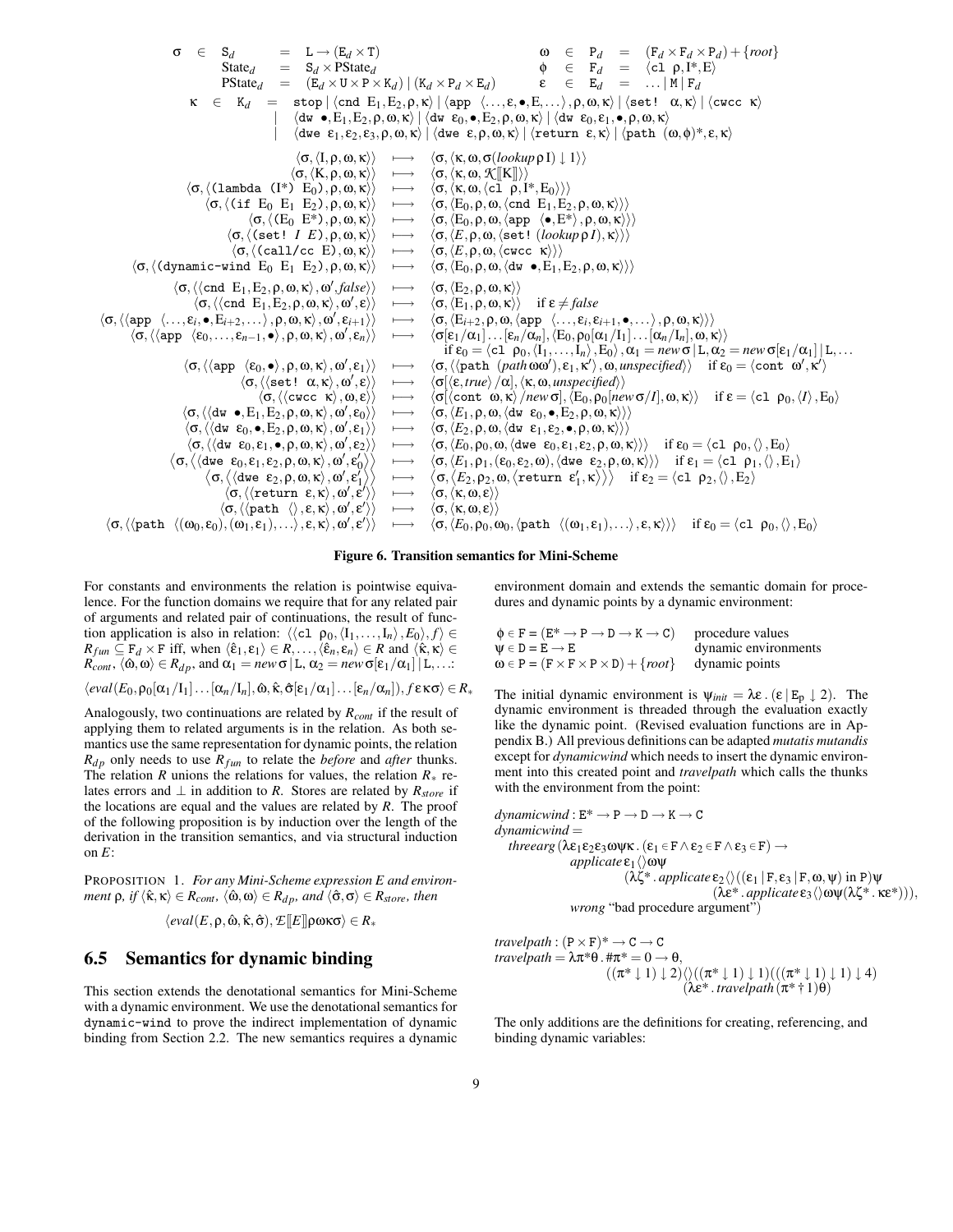$$
\tau = \langle \iota, \gamma \rangle \quad \in \quad \mathbf{I} \qquad \text{process IDs} \\ \tau = \langle \iota, \gamma \rangle \quad \in \quad \mathbf{Z} = \mathbf{I} \times \text{PState}_d \qquad \text{processes} \\ \Psi \quad \in \quad \mathcal{P}^{\text{fin}}\mathbf{I} \qquad \text{process sets} \\ \langle \sigma, \gamma \rangle \longmapsto \langle \sigma', \gamma' \rangle \\ \overline{\langle \sigma, \Psi \cup \{\langle \iota, \gamma \rangle\} \rangle} \Longrightarrow \overline{\langle \sigma', \Psi \cup \{\langle \iota, \gamma' \rangle\} \rangle} \\ \langle \sigma, \langle \text{span } \mathbf{E} \rangle, \rho, \omega, \kappa \rangle \rangle \longmapsto \langle \sigma, \langle \mathbf{E}, \rho, \omega, \langle \text{spwn } \kappa \rangle \rangle \rangle
$$

 $\langle \sigma, \Psi \rangle \Longrightarrow \langle \sigma, \Psi' \cup \{ \langle \iota, \langle \kappa, \text{unspecified} \rangle \rangle, \langle \text{newid}\Psi, \langle E, \rho, \text{root}, \text{stop} \rangle \} \rangle \text{ if } \Psi = \Psi' \cup \{ \langle \iota, \langle \text{spwn } \kappa, \varepsilon \rangle \rangle \}, \varepsilon = \langle c1 \rho, \langle \iota, \xi \rangle \rangle$  $\langle \sigma, \Psi \cup \{ \langle \iota, \langle \texttt{stop}, \varepsilon \rangle \rangle \} \rangle \Longrightarrow \langle \sigma, \Psi \rangle$ 

#### **Figure 7. Concurrent evaluation**

$$
\mathcal{L}_d[\![\texttt{(make-fluid E)}]\!] = \mathcal{L}_d[\![\texttt{(cons 'fluid E)}]\!]
$$

 $fluidref: E^* \rightarrow P \rightarrow D \rightarrow K \rightarrow C$ *fluidref* = *onearg*(λεωψκ .*send*(ψε)κ)

 $bindfluid: E^* \rightarrow P \rightarrow D \rightarrow K \rightarrow C$ *bindfluid* = *threearg*  $(\lambda \varepsilon_1 \varepsilon_2 \varepsilon_3 \omega \psi \kappa \cdot \varepsilon_3 \in \mathbf{F} \to (\varepsilon_3 \, \vert \mathbf{F}) \, \langle \rangle \, \sigma \psi[\varepsilon_1/\varepsilon_2] \, \kappa$ , *wrong* "bad procedure argument")

Again, we relate the semantics—there is only space for an informal outline of the actual proof:

 $\approx$  relates a pair of a dynamic point  $\omega$  and a dynamic environment  $\psi$ in the direct implementation with a dynamic points in the indirect implementation  $\hat{\omega}$ , where  $\alpha_{\psi} = \rho * \text{dynamic-env} *$ .  $\langle \omega, \psi \rangle \precsim \hat{\omega}$  iff  $\Psi = \Psi_{init}$  and  $\omega = \hat{\omega}$  or all of:

$$
\begin{array}{l} \omega = \langle \epsilon_{1,1}, \epsilon_{2,1}, \langle \ldots, \langle \epsilon_{1,i}, \epsilon_{2,i}, \omega', \psi \rangle, \ldots \rangle, \psi \rangle \\ \hat{\omega} = \langle \epsilon_{1,1}, \epsilon_{2,1}, \langle \ldots, \langle \epsilon_{1,i}, \epsilon_{2,i}, \langle \epsilon_1, \epsilon_2, \hat{\omega}' \rangle \rangle \rangle \rangle \\ \langle \omega', (\omega' \downarrow 4) \rangle \precsim \hat{\omega}' \\ \epsilon_1 = \lambda \epsilon^* \omega \kappa \, . \lambda \sigma \, . \, \textit{send unspecified} \, \kappa \, \sigma[\langle \psi, \textit{true} \rangle / \alpha_{\psi}] \\ \epsilon_2 = \lambda \epsilon^* \omega \kappa \, . \lambda \sigma \, . \, \textit{send unspecified} \, \kappa \, \sigma[\langle \langle \omega' \downarrow 4 \rangle, \textit{true} \rangle / \alpha_{\psi}] \end{array}
$$

To abbreviate the presentation, we use value identifiers (lower-case or greek) in place of expressions evaluating to the corresponding values.

PROPOSITION 2. *If either* αψ *holds the value of* (lambda (v) (cdr v)) *and*  $\psi = \psi_{init}$ *, or*  $\psi = \psi_{init}[f/\varepsilon] \dots$  *and*  $\alpha_{\psi}$  *holds the* value of (shadow ...(extend \*dynamic-env\*  $f(\epsilon)$ ...), *then*  $\mathcal{L}[(\text{fluid-ref } E)] \rho \omega = \mathcal{L}_d[(\text{fluid-ref } E)] \rho \omega' \psi$  *for all* E*.*

THEOREM 1.  $\mathcal{L}[[E]]\rho\hat{\omega}\hat{\kappa}\hat{\sigma} = \mathcal{L}_d[[E]]\rho\omega\kappa\sigma\psi$  *holds if* 

$$
\begin{array}{l} \langle \omega, \psi \rangle \underset{\infty}{\precsim} \hat{\omega} \\ \hat{\sigma} \alpha_{\psi} = \psi \\ \hat{\sigma} \epsilon = \sigma \epsilon \text{ for } \epsilon \neq \alpha_{\psi} \\ \hat{\kappa} = \lambda \nu \sigma \text{ . } \kappa \nu \sigma [\psi / \alpha_{\psi}] \end{array}
$$

The proof is by structural induction on E. The relevant cases are:

Case E=(bind-fluid  $f \varepsilon \varepsilon_t$ ): Let E<sub>0</sub> be the body of  $\varepsilon_t$ . By Proposition 2, the definitions of bind-fluid, and the denotation of dynamic-wind, the denotation of  $\mathcal{I}\llbracket \mathrm{E} \rrbracket$ ρκ̂ώσ̂ is  $\mathcal{I}\llbracket \mathrm{E}_0 \rrbracket$ ρκ̂ $'$ ω̂′σ̃ $'$ with

 $\hat{\sigma}' \alpha_{\psi} = \psi[\varepsilon/f]$  $\mathbf{\hat{\omega}}^{\prime}=\langle\mathbf{\epsilon}_1^{\prime},\mathbf{\epsilon}_2^{\prime},\hat{\mathbf{\omega}}\rangle$ ε'<sub>1</sub> = λε\*ωκ. λσ. send unspecified κσ[ $\langle \psi[\varepsilon/f], true \rangle / \alpha_{\psi}$ ]<br>ε'<sub>2</sub> = λε\*ωκ. λσ. send unspecified κσ[ $\langle \psi, true \rangle / \alpha_{\psi}$ ]  $\hat{\kappa}^7 = \lambda v \omega$  .  $\hat{\kappa} v \sigma[\langle \psi, \text{true} \rangle / \alpha_{\psi}]$ 

In the direct case the denotation of  $\mathcal{L}_d[[E]]$ ρκωσψ is  $\mathcal{L}_d[[E_0]]$ ρκωσψ[ε/f]. The denotations of E<sub>0</sub> are equal by the induction hypothesis because  $\langle \omega, \psi[f / v] \rangle \gtrapprox \hat{\omega}'$ .

Case E=(call/cc  $E_0$ ): For the direct implementation, the escape procedure is  $\lambda \varepsilon \omega' \psi' \kappa'$ . *travel*  $\omega' \omega(\kappa \varepsilon)$ ; the continuation is closed over the dynamic environment ψ. For the indirect implementation, the denotation is  $\lambda \varepsilon \hat{\omega}' \kappa'$ . *travel*  $\omega' \hat{\omega}(\kappa \varepsilon)$ . We show that the denotations of the escape procedures are equal if  $\langle \omega', \psi' \rangle \precsim \hat{\omega}'$  by case analysis of the application's dynamic point:

- 1.  $\hat{\omega}' = \hat{\omega}$  or  $\hat{\omega}' = \langle \dots, \hat{\omega} \rangle$  and none of the intermediate dynamic points was generated by a bind-fluid. This corresponds to an application of the escape procedure within the body of the call/cc without an intermediate bind-fluid. This means that  $\alpha_{\psi}$  is not modified and remains equal to  $\psi$ . In both cases *travelpath* evaluates all thunks with dynamic environment ψ.
- 2.  $\hat{\omega}$  is an ancestor of  $\hat{\omega}'$ , w.l.o.g.  $\hat{\omega}' = \langle ..., \langle \varepsilon'_1, \varepsilon'_2, \hat{\omega} \rangle \rangle$ where  $\langle \varepsilon_1', \varepsilon_2', \hat{\omega} \rangle$  was introduced by a bind-fluid. Then *commonancest*  $\hat{\omega}'$   $\hat{\omega} = \hat{\omega}$ .  $\sqrt{6}$  =  $\hat{\omega}$ . This means  $pathdown$  (*commonancest*  $\hat{\omega}'\hat{\omega}$ ) $\hat{\omega} = \langle \rangle$  and *travelpath* is applied to *pathup*  $\hat{\omega}'\hat{\omega} = \langle \dots, \langle \hat{\omega}', \varepsilon'_2 \rangle \rangle$ .  $\varepsilon'_2$  sets  $\sigma \alpha_\psi$  to  $\Psi$  because  $\langle \omega, \psi \rangle \precsim \hat{\omega}$ . The definition of  $\precsim$  ensures that the intermediate thunks are applied in equal dynamic environments.
- 3. Otherwise, the common ancestor is some other dynamic point  $\omega^a$  i.e.  $\hat{\omega} = \langle \dots, \langle \varepsilon_1, \varepsilon_2, \omega^a \rangle \rangle$ . Then, *travel*  $\omega' \hat{\omega} =$  $travelpath((pathup \omega' \omega^a) \S (pathdown \omega^a \omega^a)).$  The second part of the argument sequence, *pathdown*  $\omega^a \hat{\omega}$ , is equal to  $\langle \ldots, \langle \hat{\omega}, \varepsilon_1 \rangle \rangle$ . That is, *travelpath* will call  $\varepsilon_1$  as last function of the sequence, which sets  $\alpha_{\psi}$  to  $\psi$ . Again the intermediate thunks are applied with identical dynamic environments because of  $\precsim$ .

### **7 Related Work**

R<sup>5</sup>RS [21] contains information on the history of call/cc in Scheme, which was part of the language (initially under a different name) from the beginning. Dynamic-wind was originally suggested by Richard Stallman, and reported by Friedman and Haynes [18]. Friedman and Haynes make the terminological distinction between the "plain" continuations that are just reified metalevel continuations, and "cobs" ("continuation objects"), the actual escape procedures, which may perform work in addition to replacing the current meta-level continuation by another.

Dynamic-wind first appeared in the Scheme language definition in R <sup>5</sup>RS. Sitaram, in the context of the *run* and *fcontrol* control operators, associates "prelude" and "postlude" procedures with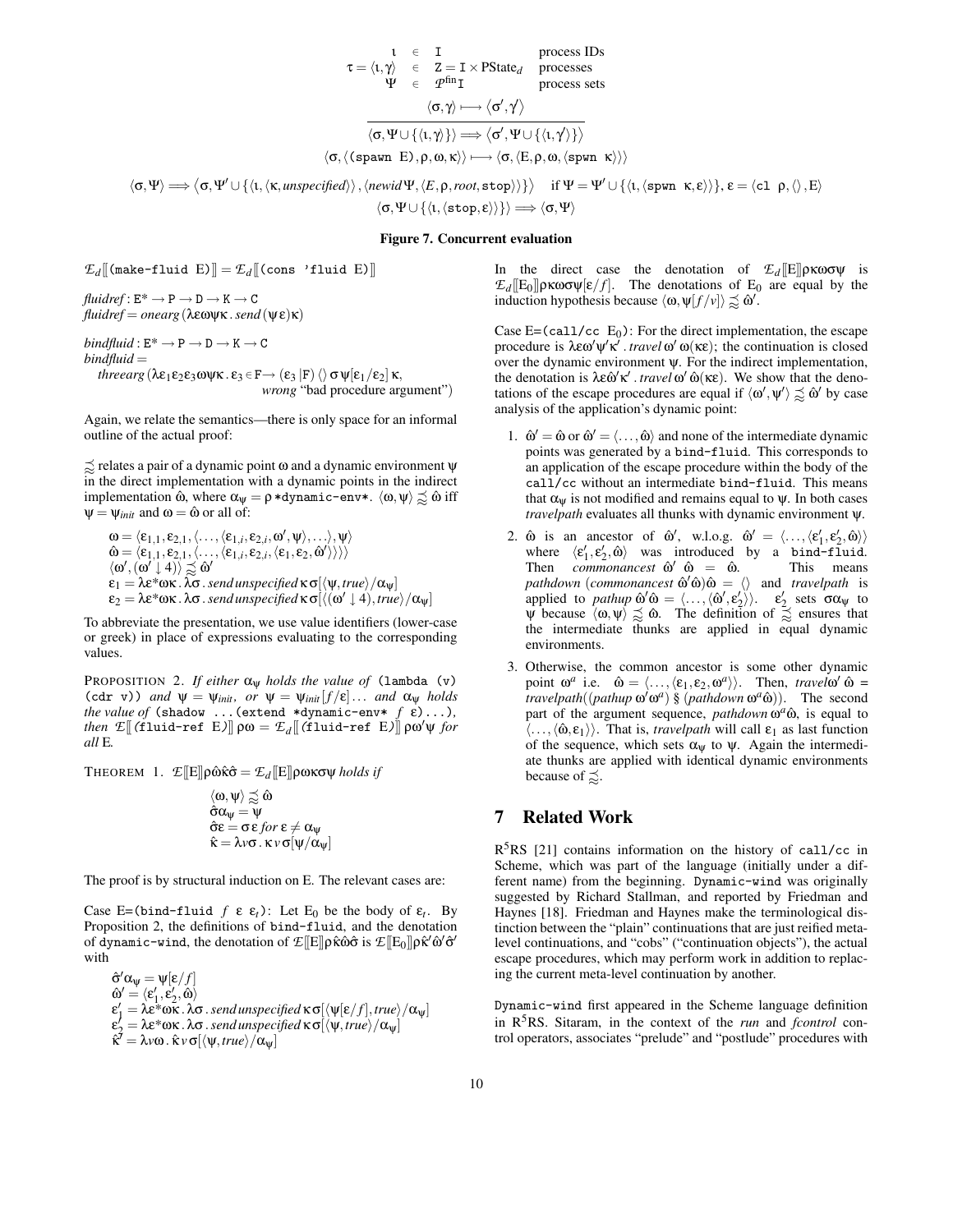each continuation delimiter. This mechanism is comparable to dynamic-wind [35]. Dybvig et al. also describe a similar but more general mechanism called *process filters* for subcontinuations [19]. Filinski uses call/cc to transparently implement layered monads [8]. He shows how to integrate multiple computational effects effects by defining the relevant operators in terms of call/cc and state, and then re-defining call/cc to be compatible with the new operators. Filinski notes that that this is similar in spirit to the redefinition of call/cc to accomodate dynamic-wind, and the goals of Filinski's work and of dynamic-wind are fundamentally similar.

The implementation of thread systems using call/cc goes back to Wand [38]. Haynes, Friedman, and others further develop this approach to implementing concurrency [17, 2]. It is also the basis for the implementation of Concurrent ML [30]. Shivers rectifies many of the misunderstandings concerning the relationship between (meta-level) continuations and threads [33]. Many implementors have since noted that call/cc is an appropriate explicative aid for understanding threads, but that it is not the right tool for implementing them, especially in the presence of dynamic-wind.

Dynamic binding goes back to early versions of Lisp [36]. Even though the replacement of dynamic binding by lexical binding was a prominent contribution of early Scheme, dynamic binding has found its way back into most implementations of Scheme and Lisp.

The inheritance issue for the dynamic environment also appears in the implementation of parallelism via futures, as noted in Feeley's Ph.D. thesis [3] and Moreau's work on the semantics of dynamic binding[27]. In the context of parallelism, inheritance is important because the future construct [15] is ideally a transparent annotation. This notion causes considerable complications for call/cc; Moreau investigates the semantical issues [26]. Inheritance is also a natural choice for concurrency in purely functional languages: in the Glasgow implementation of Concurrent Haskell, a new thread inherits the implicit parameters [24] from its parent. Most implementations of Common Lisp which support threads seem to have threads inherit the values of special (dynamically scoped) variables and share their values with all other threads.

The situation is different in concurrent implementations of Scheme: Scheme is not a purely functional language, and threads are typically not a transparent annotation for achieving parallelism. Therefore, Scheme implementations supporting threads and dynamic binding have made different choices: In MzScheme [9], fluid variables (called *parameters*) are inherited; mutations to parameters are only visible in the thread that performs them. The upcoming version of Gambit-C has inheritance, but parameters refer to shared cells [5]. Fluidsin Scheme 48 [22] are not inherited, and do not support mutation. Scsh [34] supports a special kind of *thread fluid* [13] where inheritance can be specified upon creation. Discussion on the inheritance and sharing issues has often been controversial [5].

There is a considerable body of work on the interaction of parallelism and continuations (even though the term concurrency is often used): Parallel Scheme implementations have traditionally offered annotation-style abstractions for running computations on other processors, such as parallel procedure calls or futures [15]. These annotations are normally transparent in purely functional programs without call/cc. Implementors have tried to make them transparent even in the presence of call/cc [20], which makes it necessary (and sensible) to have reified continuations span multiple threads. However, none of the implementations behaves intuitively in all cases, and none maintains transparency when the program executes side effects. Hieb et al. [19] alleviate this problem by proposing the use of delimited continuations—so-called *subcontinuations*—to express intuitive behavior. All of this work is largely orthogonal to ours which is largely concerned with concurrency as a programming paradigm. However, in our view, this confirms our conclusion that comingling threads and continuations leads to undesirable complications.

### **8 Conclusion**

Combining first-class continuations, dynamic-wind, dynamic binding, and concurrency in a single functional language is akin to walking a minefield. The design space exhibits many peculiarities, and its size is considerable; existing systems occupy different places within it. Some design choices lead to semantic or implementation difficulties, others impact the programmer's ability to write modular multithreaded programs. In general, the discussion about the correct way to combine these facilities has been plagued by controversy and confusion. In this paper, we have examined the interactions between them in a systematic way. The most important insights are:

- It is better to build first-class continuations and dynamicwind on top of a native thread system rather than building the thread system on top of continuations.
- Decoupling threads from the sequential part of the programming language leads to clean semantic specifications and easier-to-understand program behavior.
- Abstractions for thread-aware programming are useful, but their use can have a negative impact on modularity and thus requires great care.
- The semantic interaction between threads and dynamic binding in Scheme is easiest to explain when newly created threads start with a fresh dynamic context. Even though this design option is not current practice in many systems, it also offers the greatest flexibility when writing modular abstractions which use threads and dynamic binding.

Our work opens a number of avenues for further research. In particular, an equational specification for dynamic-wind in the style of Felleisen and Hieb's framework [7] would be very useful. This could also be the basis for characterizing "benevolent" uses of dynamic-wind and thread-wind that do not interfere with call/cc in undesirable ways.

*Acknowledgments:* We thank Will Clinger, Olivier Danvy, Marc Feeley, Matthias Felleisen, and Matthew Flatt for patiently answering our questions. The reviewers of ICFP 2003 also provided helpful feedback.

# **9 References**

- [1] Edoardo Biagioni, Ken Cline, Peter Lee, Chris Okasaki, and Chris Stone. Safe-for-space threads in Standard ML. *Higher-Order and Symbolic Computation*, 11(2):209–225, December 1998.
- [2] R. Kent Dybvig and Robert Hieb. Engines from continuations. *Computer Languages*, 14(2):109–123, 1989.
- [3] Marc Feeley. *An Efficient and General Implementation of Futures on Large Scale Shared-Memory Multiprocessors*. PhD thesis, Brandeis University, 1993.
- [4] Marc Feeley. SRFI 18: Multithreading support. http:// srfi.schemers.org/srfi-18/, March 2001.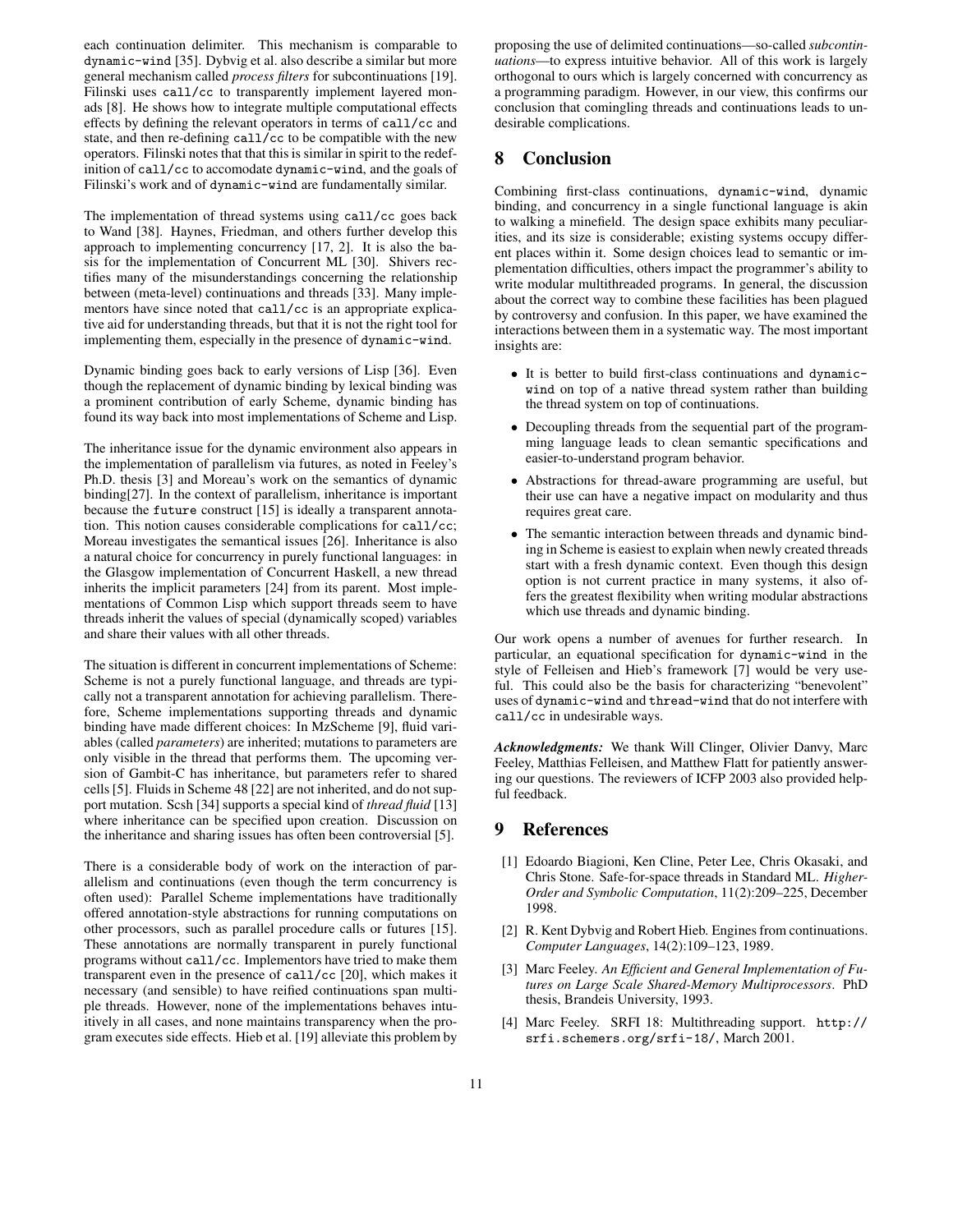- [5] Marc Feeley. SRFI 39: Parameter objects. http://srfi. schemers.org/srfi-39/, December 2002.
- [6] Matthias Felleisen and Daniel Friedman. Control operators, the SECD-machine, and the λ-calculus. In *Formal Description of Programming Concepts III*, pages 193–217. North-Holland, 1986.
- [7] Matthias Felleisen and Robert Hieb. The revised report on the syntactic theories of sequential control and state. *Theoretical Computer Science*, 10(2):235–271, 1992.
- [8] Andrzej Filinski. Representing layered monads. In Alexander Aiken, editor, *Proceedings of the 1999 ACM SIGPLAN Symposium on Principles of Programming Languages*, pages 175– 188, San Antonio, Texas, USA, January 1999. ACM Press.
- [9] Matthew Flatt. *PLT MzScheme: Language Manual*. Rice University, University of Utah, January 2003. Version 203.
- [10] Matthew Flatt, Robert Bruce Findler, Shriram Krishnamurthi, and Matthias Felleisen. Programming languages as operating systems. In Peter Lee, editor, *Proc. International Conference on Functional Programming 1999*, pages 138–147, Paris, France, September 1999. ACM Press, New York.
- [11] Daniel P. Friedman, Mitchell Wand, and Christopher T. Haynes. *Essentials of Programming Languages*. MIT Press and McGraw-Hill, 2nd edition, 2001.
- [12] Martin Gasbichler and Michael Sperber. Final shift for call/cc: Direct implementation of shift and reset. In Simon Peyton-Jones, editor, *Proc. International Conference on Functional Programming 2002*, Pittsburgh, PA, USA, October 2002. ACM Press, New York.
- [13] Martin Gasbichler and Michael Sperber. Processes vs. userlevel threads in Scsh. In Olin Shivers, editor, *Proceedings of the Third Workshop on Scheme and Functional Programming*, Pittsburgh, October 2002.
- [14] Paul Graunke, Shriram Krishnamurthi, Steve Van Der Hoeven, and Matthias Felleisen. Programming the Web with high-level programming languages. In David Sands, editor, *Proceedings of the 2001 European Symposium on Programming*, Lecture Notes in Computer Science, pages 122–136, Genova, Italy, April 2001. Springer-Verlag.
- [15] Robert H. Halstead, Jr. A language for concurrent symbolic computation. *ACM Transactions on Programming Languages and Systems*, 7(4):501–538, 1985.
- [16] David R. Hanson and Todd A. Proebsting. Dynamic variables. In *Proceedings of the 2001 Conference on Programming Language Design and Implementation*, pages 264–273, Snowbird, UT, June 2001. ACM Press.
- [17] Christopher T. Haynes and Daniel P. Friedman. Abstracting timed preemption with engines. *Computer Languages*, 12(2):109–121, 1987.
- [18] Christopher T. Haynes and Daniel P. Friedman. Embedding continuations in procedural objects. *ACM Transactions on Programming Languages and Systems*, 9(4):582–598, October 1987.
- [19] Robert Hieb, R. Kent Dybvig, and C. W. Anderson, III. Subcontinuations. *Lisp and Symbolic Computation*, 7(1):x, 1994.
- [20] Morry Katz and Daniel Weise. Continuing into the future: One the interaction of futures and first-class continuations. In LFP 1990 [25], pages 176–184.
- [21] Richard Kelsey, William Clinger, and Jonathan Rees. Revised<sup>5</sup> report on the algorithmic language Scheme. *Higher-Order and Symbolic Computation*, 11(1):7–105, 1998.
- [22] Richard Kelsey and Jonathan Rees. *Scheme 48 Reference Manual*, 2002. Part of the Scheme 48 distribution at http: //www.s48.org/.
- [23] Richard Kelsey and Michael Sperber. SRFI 34: Exception handling for programs. http://srfi.schemers.org/ srfi-34/, December 2002.
- [24] Jeffery R. Lewis, John Launchbury, Erik Meijer, and Mark B. Shields. Implicit parameters: Dynamic scoping with static types. In Tom Reps, editor, *Proc. 27th Annual ACM Symposium on Principles of Programming Languages*, pages 108– 118, Boston, MA, USA, January 2000. ACM Press.
- [25] *Proceedings of the 1990 ACM Conference on Lisp and Functional Programming*, Nice, France, 1990. ACM Press.
- [26] Luc Moreau. The semantics of future in the presence of firstclass continuations and side-effects. Technical Report M95/3, University of Southampton, November 1995.
- [27] Luc Moreau. A syntactic theory for dynamic binding. *Higher-Order and Symbolic Computation*, 11(3):233–279, 1998.
- [28] Gordon Plotkin. A structural approach to operational semantics. Technical Report DAIMI FN-19, Aarhus University, Denmark, 1981.
- [29] Christian Queinnec. The influence of browsers on evaluators or, continuations to program Web servers. In Philip Wadler, editor, *Proc. International Conference on Functional Programming 2000*, pages 23–33, Montreal, Canada, September 2000. ACM Press, New York.
- [30] John H. Reppy. *Concurrent Programming in ML*. Cambridge University Press, 1999.
- [31] John C. Reynolds. *Theories of Programming Languages*. Cambridge University Press, 1998.
- [32] Olin Shivers. A Scheme Shell. Technical Report TR-635, Massachusetts Institute of Technology, Laboratory for Computer Science, April 1994.
- [33] Olin Shivers. Continuations and threads: Expressing machine concurrency directly in advanced languages. In Olivier Danvy, editor, *Proceedings of the Second ACM SIGPLAN Workshop on Continuations*, number NS-96-13 in BRICS Notes, Paris, France, January 1997. Dept. of Computer Science, Aarhus, Denmark.
- [34] Olin Shivers, Brian D. Carlstrom, Martin Gasbichler, and Mike Sperber. *Scsh Reference Manual*, 2003. Available from http://www.scsh.net/.
- [35] Dorai Sitaram. *Models of Control and Their Implications for Programming Language Design*. PhD thesis, Rice University, Houston, Texas, April 1994.
- [36] Guy L. Steele Jr. and Richard P. Gabriel. The evolution of Lisp. In Jean E. Sammet, editor, *History of Programming Languages II*, pages 231–270. ACM, New York, April 1993. SIGPLAN Notices 3(28).
- [37] Joseph Stoy. *Denotational Semantics: The Scott-Strachey Approach to Programming Language Theory*. MIT Press, 1977.
- [38] Mitchell Wand. Continuation-based multiprocessing. In J. Allen, editor, *Conference Record of the 1980 LISP Conference*, pages 19–28, Palo Alto, 1980. The Lisp Company.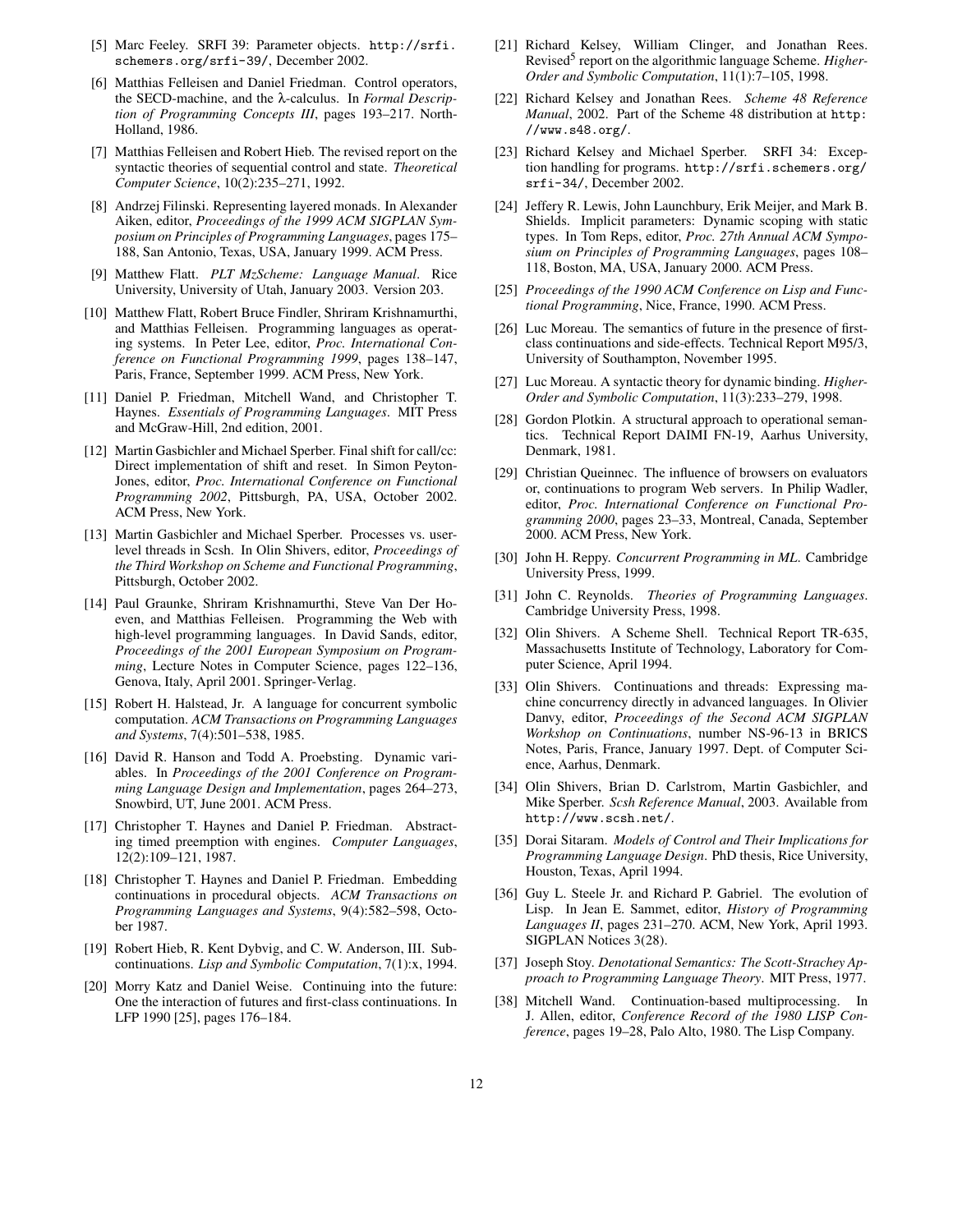|                       |         |                                                               | $\omega \in P = (F \times F \times T \times P) + \{root\}$ dynamic points and thread points |
|-----------------------|---------|---------------------------------------------------------------|---------------------------------------------------------------------------------------------|
| $\boldsymbol{\omega}$ | $\in$ W |                                                               | processor                                                                                   |
|                       |         | $\zeta \in J = idle   \text{running I}$                       | processor state                                                                             |
|                       |         | $\Pi \in W \rightarrow J$                                     | processor map                                                                               |
|                       |         | $\pi^* \in G = (P \times F)^*$                                | thread-wind paths                                                                           |
|                       |         | $\beta \in B = \mathcal{P}^{\text{fin}}(I \times P \times Y)$ | idle threads                                                                                |

$$
\dfrac{\langle \sigma, \gamma \rangle \longmapsto \langle \sigma', \gamma' \rangle}{\langle \sigma, \Psi \cup \{\langle \iota, \gamma \rangle\}, \Pi, \beta \rangle \longmapsto \langle \sigma', \Psi \cup \{\langle \iota, \gamma' \rangle\}, \Pi, \beta \rangle}
$$

 $\langle \sigma, \Psi \cup {\langle \iota, \langle \text{stop}, \omega, \varepsilon \rangle \rangle}, \Pi, \beta \rangle \Longrightarrow \langle \sigma, \Psi, \Pi[\text{idle}/\phi], \beta \rangle \text{ if } \Pi \phi = \text{running } \iota$ 

 $\langle \sigma, \langle \text{(spawn E)}, \rho, \omega, \kappa \rangle, \Pi, \beta \rangle \Longrightarrow \langle \sigma, \langle E, \rho, \omega, \langle \text{spwn } \kappa \rangle \rangle, \Pi, \beta \rangle$ 

$$
\langle \sigma, \Psi, \Pi, \beta \rangle \longmapsto \langle \sigma, \Psi' \cup \{\langle \iota, \langle \kappa, \text{unspecified} \rangle \rangle\}, \beta \cup \{\langle \text{newid}\Psi \beta, \text{root}, \langle \mathit{E}, \rho, \text{root}, \text{stop} \rangle \} \} \rangle
$$

$$
\text{if }\Psi=\Psi'\cup\{\langle\iota,\langle\mathtt{spwn}\;\;\kappa,\epsilon\rangle\rangle\},\,\epsilon=\langle\mathtt{cl}\;\;\rho,\langle\rangle\,,E\rangle
$$

 $\langle \sigma, \Psi \cup \{\langle \iota, \langle \kappa, \omega, \varepsilon \rangle \rangle\}, \Pi, \beta \rangle \Longrightarrow \langle \sigma, \Psi \cup \{\langle \iota, \langle \langle \text{tpath } (pathup_m \omega), \varepsilon, \langle \text{suspended } \kappa \rangle \rangle, \omega, \text{unspecified} \rangle\} \}, \Pi, \beta \rangle$ if κ does not contain tpath

 $\langle \sigma, \Psi \cup \{ \langle \psi, \psi \rangle, \phi \rangle \}$ , Π, β)  $\Longrightarrow$   $\langle \sigma, \Psi, \Pi | \text{idle} \rangle \phi |$ , β $\cup \{ \langle \psi, \omega, \langle \kappa, \omega, \epsilon \rangle \} \rangle$  if  $\Pi \phi = \text{running } \psi$ 

 $\langle \sigma, \Psi, \beta \cup \{\langle \iota, \omega, \langle \kappa, \omega, \varepsilon \rangle \} \rangle \Longrightarrow \langle \sigma, \Psi \cup \{\langle \iota, \langle \langle \text{tpath } (pathdown_m \omega), \varepsilon, \kappa \rangle, \omega, \text{unspecified} \rangle \} \rangle, \Pi[\text{running } \iota / \phi], \beta \rangle$ if  $\Pi \phi = \text{idle}$ 

 $\langle \sigma, \langle \langle \texttt{tpath} \rangle, \varepsilon, \kappa \rangle, \omega', \varepsilon' \rangle \rangle \longrightarrow \langle \sigma, \langle \kappa, \omega, \varepsilon \rangle \rangle$  $\langle \sigma, \langle \langle \texttt{tpath} \rangle \langle \omega_0, \varepsilon_0), (\omega_1, \varepsilon_1), \ldots \rangle, \varepsilon, \kappa \rangle, \omega', \varepsilon' \rangle \rangle \quad \longmapsto \quad \langle \sigma, \langle E_0, \rho_0, \omega_0, \langle \texttt{tpath} \rangle \langle \omega_1, \varepsilon_1), \ldots \rangle, \varepsilon, \kappa \rangle \rangle \rangle \quad \text{if } \varepsilon_0 = \langle \texttt{cl} \rangle \rho_0, \langle \rangle, E_0 \rangle$  $\langle \sigma, \langle \text{thread-vind } E_0 E_1 E_2 \rangle, \rho, \omega, \kappa \rangle \rangle \rightarrow \langle \sigma, \langle E_0, \rho, \omega, \langle tw \bullet, E_1, E_2, \rho, \omega, \kappa \rangle \rangle \rangle$  $\langle \sigma,\langle \langle \texttt{tw } \bullet, E_1, E_2, \rho, \omega, \kappa \rangle, \omega', \epsilon_0 \rangle \rangle \quad \longmapsto \quad \langle \sigma, \langle E_1, \rho_1, \omega, \langle \texttt{tw } \epsilon_0, \bullet, E_2, \rho, \omega, \kappa \rangle \rangle \rangle$  $\langle \sigma,\langle \langle \texttt{tw } \varepsilon_0, \bullet, \texttt{E}_2, \rho, \omega, \kappa \rangle, \omega'$  $\longmapsto \langle \sigma, \langle E_2, \rho_2, \omega, \langle \text{tw } ε_1, ε_2, \bullet, \rho, \omega, \kappa \rangle \rangle$  $\langle \sigma, \langle \langle \texttt{tw } \varepsilon_0, \varepsilon_1, \bullet, \rho, \omega, \kappa \rangle, \omega'$  $\rightarrow \langle \sigma, \langle E_0, \rho_0, \omega, \langle \text{true } \varepsilon_0, \varepsilon_1, \varepsilon_2, \rho, \omega, \kappa \rangle \rangle \rangle$  if  $\varepsilon_0 = \langle c_1 \rho_0, \langle \rangle, E_0 \rangle$  $\langle \sigma, \langle \langle \text{dwe } \varepsilon_0, \varepsilon_1, \varepsilon_2, \rho, \omega, \kappa \rangle, \omega', \varepsilon_0' \rangle \rangle \quad \longmapsto \quad \langle \sigma, \langle E_1, \rho_0, (\varepsilon_0, \varepsilon_2, \text{false}, \omega), \langle \text{dwe } \varepsilon_2, \rho, \omega, \kappa \rangle \rangle \rangle \quad \text{if } \varepsilon_1 = \langle \text{cl } \rho_1, \langle \rangle, E_1 \rangle$  $\langle \sigma, \langle$ (twe  $\varepsilon_0, \varepsilon_1, \varepsilon_2, \rho, \omega, \kappa \rangle, \omega', \varepsilon_0' \rangle \rangle \quad \longmapsto \quad \langle \sigma, \langle E_1, \rho_0, (\varepsilon_0, \varepsilon_2, \text{true}, \omega), \langle \text{dwe } \varepsilon_2, \rho, \omega, \kappa \rangle \rangle \rangle \quad \text{if } \varepsilon_1 = \langle \texttt{cl} \; \rho_1, \langle \rangle, E_1 \rangle$  $pathup_m : P \rightarrow G$  $pathup_m =$  $\lambda \omega \cdot \omega = root \rightarrow \langle \rangle$ ,  $(\omega | (F \times F \times T \times P) \downarrow 3) = true \rightarrow \langle (\omega, \omega | (F \times F \times T \times P) \downarrow 2) \rangle \$   $(pathup_m(\omega | (F \times F \times T \times P) \downarrow 4)),$  $(\text{pathup}_m(\omega \mid (F \times F \times T \times P) \downarrow 4))$  $pathdown_m : P \rightarrow G$  $pathdown_m =$  $\lambda \omega \cdot \omega = root \rightarrow \langle \rangle$ ,  $(\omega | (F \times F \times T \times P) \downarrow 3) = true \rightarrow (pathdown_m (\omega | (F \times F \times T \times P) \downarrow 4)) \$   $(\omega, \omega | (F \times F \times T \times P) \downarrow 2)$ ,  $(pathdown_m(\omega | (F \times F \times T \times P) \downarrow 4))$ 



### **A Multiprocessing and** Thread-wind

Figure 8 shows how to extend the sequential transition semantics from Section 6.3 to account for multiprocessing and thread-wind: The  $\longmapsto$  relation operates on machine states  $\langle \sigma, \Psi, \Pi, \beta \rangle$ . As before,  $\sigma$  is the global store,  $\Psi$  is still a process set, but contains only the threads currently running on a processor. Π is a *processor map* mapping a processor to a processor state, which is either idle or running *ι* for a processor running the thread with ID *ι*.  $\beta$  is the set of of idle threads waiting to be scheduled on a processor. Each member of this set consists of the thread ID, the dynamic point to return to, and the state of that thread.

The rules for running threads and spawning new ones are much as before, only extended to account for the new machine state components. (The *newid* function now takes both the active and idle process sets as arguments.) The last three rules control the swapping in and swapping out of threads: The first of these prepares a thread for swap-out, prefixing the current continuation with a winding path and a suspend marker. (For simplicity, we allow swapping out only when returning a value to a continuation.) The winding path is obtained by travelling up the control tree, only collecting *after* thunks introduced by thread-wind. (The new P domain distinguishes between nodes introduced by dynamic-wind and those introduced by thread-wind by a new boolean flag.) The subsequent rule actually performs the swapping out once the thread has reached the suspend marker. The last rule swaps a thread back in, prefixing the path back down to the target control node.

The tpath continuation works exactly the same as the path continuation, with the only exception that a processor running a thread in the midst of tpath continuation cannot swap that thread out.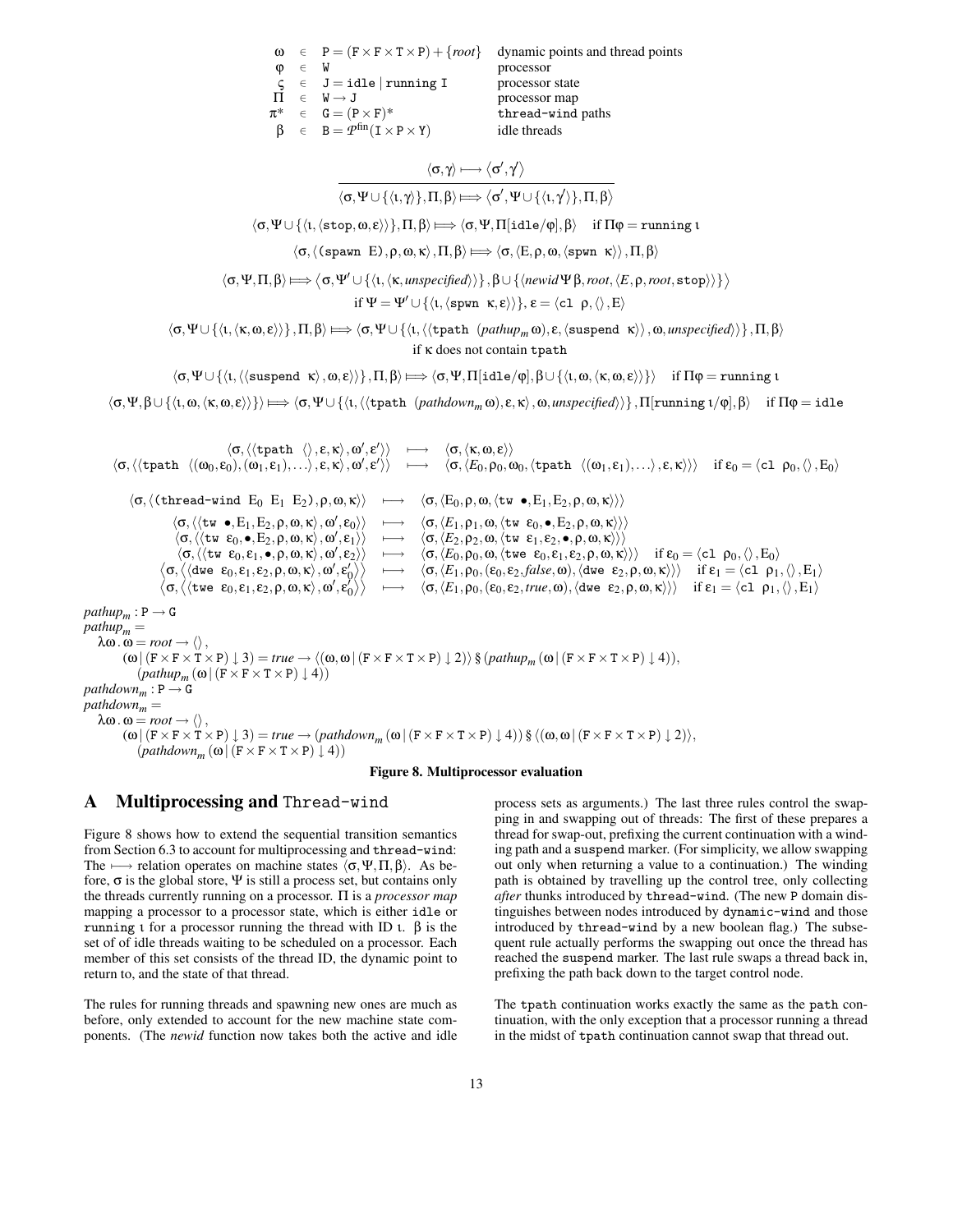$$
\mathcal{E}_d : Exp \rightarrow U \rightarrow P \rightarrow D \rightarrow K \rightarrow C
$$
\n
$$
\mathcal{E}_d^* : Exp^* \rightarrow U \rightarrow P \rightarrow D \rightarrow K \rightarrow C
$$
\n
$$
\mathcal{E}_d^* : Exp^* \rightarrow U \rightarrow P \rightarrow D \rightarrow K \rightarrow C
$$
\n
$$
\mathcal{E}_d^* : Exp^* \rightarrow U \rightarrow P \rightarrow D \rightarrow K \rightarrow C
$$
\n
$$
\mathcal{E}_d^* ([E_0 E^*)] =
$$
\n
$$
\mathcal{E}_d^* ([E_0 E^*)]
$$
\n
$$
\mathcal{E}_d^* ([E_0 E^*)]
$$
\n
$$
\mathcal{E}_d^* ([E_0 E^*)]
$$
\n
$$
\mathcal{E}_d^* ([E_0 E^*)]
$$
\n
$$
\mathcal{E}_d^* ([E_0 E^*)]
$$
\n
$$
\mathcal{E}_d^* ([E_0 E^*)]
$$
\n
$$
\mathcal{E}_d^* ([E_0 E^*)]
$$
\n
$$
\mathcal{E}_d^* ([E_0 E^*)]
$$
\n
$$
\mathcal{E}_d^* ([E_0 E^*)]
$$
\n
$$
\mathcal{E}_d^* ([E_0 E^*)]
$$
\n
$$
\mathcal{E}_d^* ([E_0 E^*)]
$$
\n
$$
\mathcal{E}_d^* ([E_0 E^*)]
$$
\n
$$
\mathcal{E}_d^* ([E_0 E^*)]
$$
\n
$$
\mathcal{E}_d^* ([E_0 E^*)]
$$
\n
$$
\mathcal{E}_d^* ([E_0 E^*)]
$$
\n
$$
\mathcal{E}_d^* ([E_0 E^*)]
$$
\n
$$
\mathcal{E}_d^* ([E_0 E^*)]
$$
\n
$$
\mathcal{E}_d^* ([E_0 E^*)]
$$
\n
$$
\mathcal{E}_d^* ([E_0 E^*)]
$$
\n
$$
\mathcal{E}_d^* ([E_0 E^*)]
$$
\n
$$
\mathcal{E}_d^* ([E_0 E^*)]
$$
\n
$$
\mathcal{E}_d^* ([E_0 E^*)]
$$
\n
$$
\mathcal{E}_d^* ([E_0 E^*)]
$$
\n
$$
\mathcal{E}_d^* ([E_0 E
$$

**Figure 9. Semantics of Mini-Scheme with dynamic environment**

# **B Semantics for Mini-Scheme with dynamic binding**

Figure 9 describes evaluation functions *E* and *E*\* for Mini-Scheme with dynamic binding as described in Section 6.5.

# **C Defining** dynamic-wind **using the continuation monad**

The published version of  $R<sup>5</sup>RS$  says:

The definition of call-with-currentcontinuation in Section 8.2 is incorrect because it is incompatible with dynamic-wind. As shown in Section 4 of [1], however, this incorrect semantics is adequate to define the shift and reset operators, which can then be used to define the correct semantics of both dynamic-wind and call-with-current-continuation.

The origin of this comment is unclear, and there is no published (or, to our knowledge, any) implementation of call-with-current-continuation and dynamic-wind to support this claim. We work out the details here. Our implementation represents a dynamic point as a pair of a pair of a *before* and an *after* thunk, and the parent point. The root point is represented as the empty list.

```
(define root-point '())
(define root-point? null?)
(define (make-point before after parent)
 (cons (cons before after) parent))
(define (point-parent p)
 (cdr p))
(define (point-depth p)
  (if (root-point? p)
      \Omega(+ 1 (point-depth (point-parent p)))))
(define (point-before p)
 (caar p))
```
(define (point-after p) (cdar p))

Filinski's framework for representing monads provides two functions reify and reflect which mediate between computations and values (the macro reify\* simply wraps its argument into a thunk to shorten the rest of the examples):

```
(define (reflect meaning)
  (shift k (extend k meaning)))
```

```
(define (reify thunk)
  (reset (eta (thunk))))
(define-syntax reify*
  (syntax-rules ()
    ((reify* body ...)
     (reify (lambda () body ...)))))
```
See [12] for a Scheme version of Filinski's definition of shift and reset in terms of call/cc. The procedures eta and extend correspond to the usual monadic unit and extension functions. In Haskell, eta is known as return and extend as bind or the infix operator >>=.

Defining the continuation monad requires defining eta and extend. The datatype of the plain continuation monad contains a procedure which accepts a continuation as its argument and delivers its result by applying a continuation. The unit operation delivers a value by applying the continuation. The extension operation puts the function into the continuation:

```
(define (eta a)
  (lambda (c) (c a)))
(define (extend k m)
  (lambda (c)
    (m (lambda (v) ((k v) c)))))
```
For actually running programs, an evaluation function which supplies the identity function to its argument comes in handy:

(define (eval m) ((reify m) (lambda (v) v)))

The definition of call/cc is straightforward: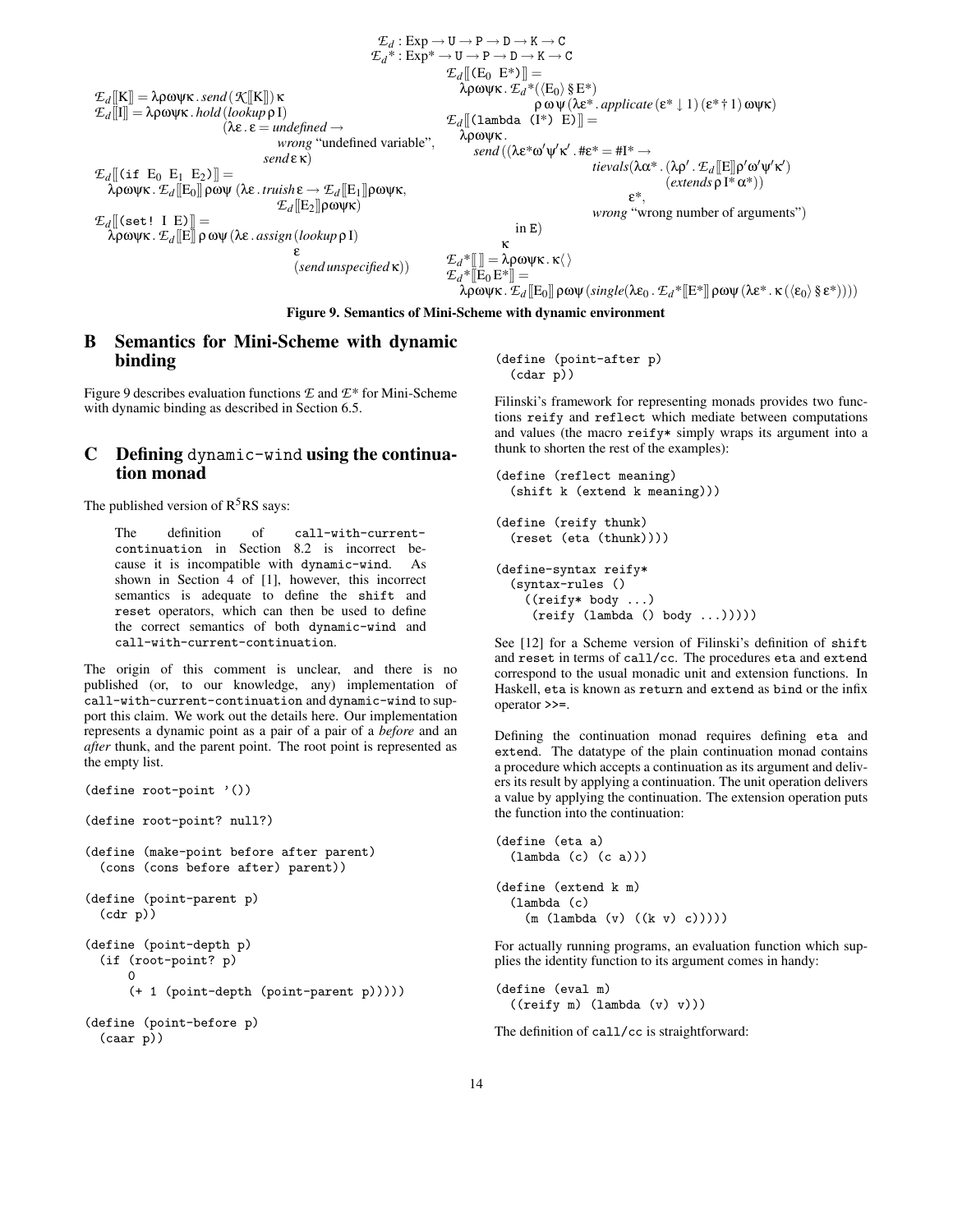```
(define (call/cc h)
 (reflect
   (lambda (c)
     (let ((k (lambda (v)
                (reflect (lambda (c-prime) (c v))))))
       ((reify*(h k)) c))))
```
To incorporate dynamic-wind we pair the continuation function with a dynamic point. Eta still applies the continuation to its argument, while extend supplies the same dynamic point to both of its arguments.

```
(define (eta a)
 (lambda (cdp) ((car cdp) a)))
(define (extend k m)
 (lambda (cdp)
    (m (cons (lambda (v) ((k v) cdp)) (cdr cdp)))))
```
The evaluation procedure takes a thunk representing the computation as argument, reifies it and applies it to the identity continuation and the root point:

```
(define (eval m)
 ((reify m) (cons (lambda (v) v) root-point)))
```
Dynamic-wind evaluates first evaluates the before thunk. It then evaluates the body thunk with a new dynamic point, before it evaluates the after thunk with a continuation which applies the continuation of the dynamic-wind to the result of the body.

```
(define (dynamic-wind before thunk after)
  (reflect
   (lambda (cdp)
     ((reify* (before))
      (cons (lambda (v1)
              ((reify* (thunk))
               (cons (lambda (v2)
                        ((reify* (after))
                         (cons (lambda (v3)
                                  ((car cdp) v2))
                                (cdr cdp))))
                      (make-point before after
                                   (cdr cdp)))))
            (cdr \cdot cdp)))))
```
Call/cc is responsible for generating an escape procedure which calls the appropriate set of before and after thunks. The following code defers this to the procedure Travel-to-point!:

```
(define (call/cc h)
 (reflect
   (lambda (cdp)
     (let ((k (lambda (v)
                (reflect
                 (lambda (cdp-prime)
                   ((reify* (travel-to-point!
                              (cdr cdp-prime)
                              (cdr cdp)))
                    (cons (lambda (ignore)
                             ((car cdp) v))(cdr cdp))))))))
       ((reify* (h k)) (dp))))
```
Travel-to-point! implements an ingenious algorithm invented by Pavel Curtis for Scheme Xerox and used in Scheme 48:

```
(define (travel-to-point! here target)
  (cond ((eq? here target) 'done)
        ((or (root-point? here)
             (and (not (root-point? target))
                  (< (point-depth here)
                      (point-depth target))))
         (travel-to-point! here (point-parent target))
         (with-point target
           (lambda () ((point-before target)))))
        (else
         (with-point here
           (lambda () ((point-after here))))
         (travel-to-point! (point-parent here)
                           target))))
```
The algorithm seeks the common ancestor by first walking up from lower of the two points until it is at the same level as the other. Then it alternately walks up one step at each of the points until it arrives at the same point, which is the common ancestor. The algorithms runs the *after* thunks walking up the source branch and winds up running the *before* thunks walking up the target branch. The helper procedure with-point takes a dynamic point and a thunk as its arguments and evaluates the thunk with the current continuation and the supplied point:

```
(define (with-point point thunk)
  (reflect
   (lambda (cdp)
     ((reify* (thunk))
      (cons (lambda (v) ((car cdp) v)) point)))))
```
# **D Denotational Semantics**

*[This is a version of the denotational semantics in R* <sup>5</sup>*RS with* dynamic-wind*. We have copied the text verbatim, only making the necessary changes to account for the management of dynamic points.]*

This section provides a formal denotational semantics for the primitive expressions of Scheme and selected built-in procedures. The concepts and notation used here are described in [37]; the notation is summarized below:

| $\langle \dots \rangle$ | sequence formation                             |
|-------------------------|------------------------------------------------|
| $s \downarrow k$        | $k$ th member of the sequence $s$ (1-based)    |
| #s                      | length of sequence $s$                         |
| $s \S t$                | concatenation of sequences s and t             |
| $s \dagger k$           | drop the first $k$ members of sequence $s$     |
| $t \rightarrow a, b$    | McCarthy conditional "if t then $a$ else $b$ " |
| $\rho$ [x/i]            | substitution " $\rho$ with x for i"            |
| $x$ in D                | injection of $x$ into domain $D$               |
| x D                     | projection of $x$ to domain $D$                |

The reason that expression continuations take sequences of values instead of single values is to simplify the formal treatment of procedure calls and multiple return values.

The boolean flag associated with pairs, vectors, and strings will be true for mutable objects and false for immutable objects.

The order of evaluation within a call is unspecified. We mimic that here by applying arbitrary permutations *permute* and *unpermute*, which must be inverses, to the arguments in a call before and after they are evaluated. This is not quite right since it suggests, incorrectly, that the order of evaluation is constant throughout a program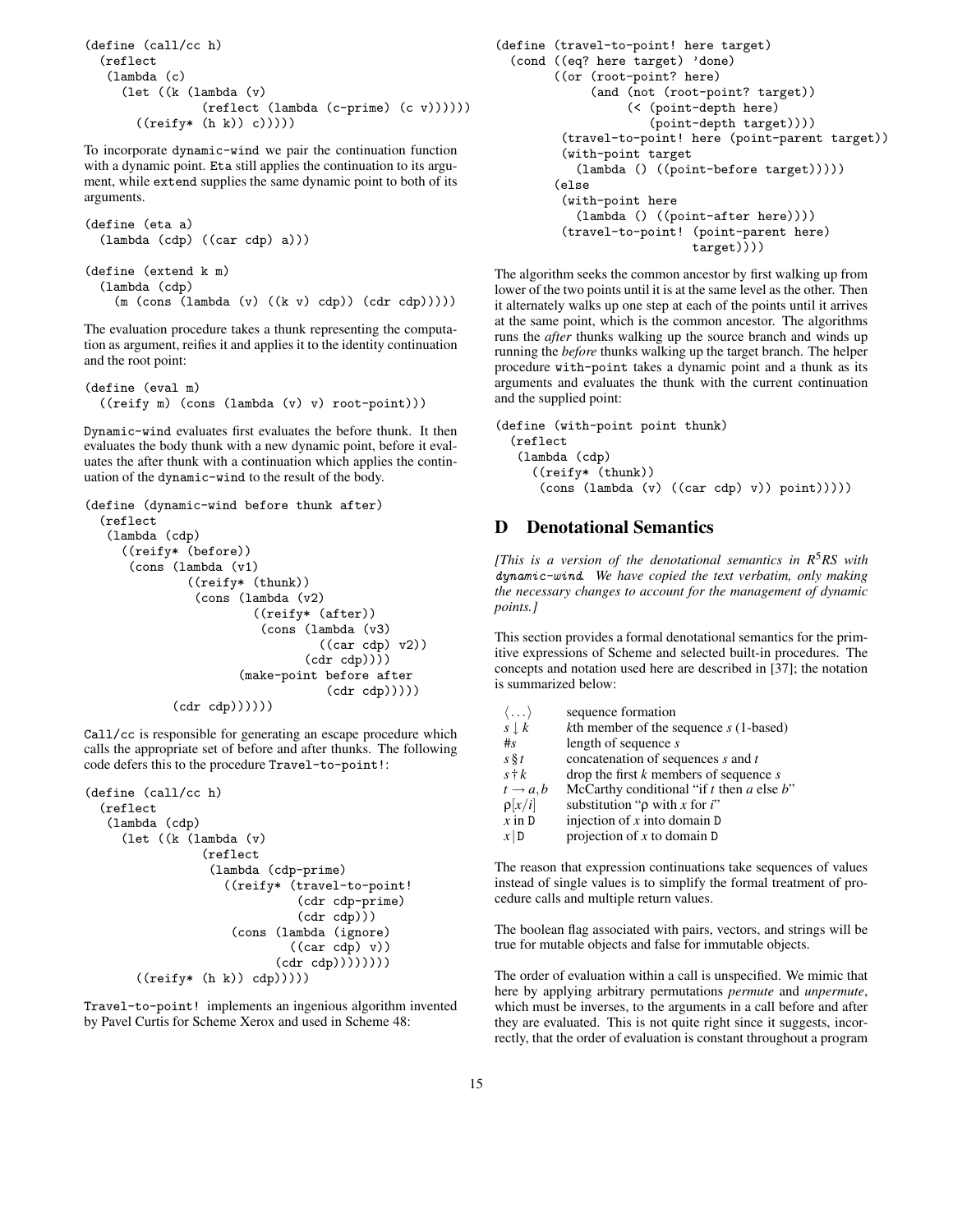(for any given number of arguments), but it is a closer approximation to the intended semantics than a left-to-right evaluation would be.

The storage allocator *new* is implementation-dependent, but it must obey the following axiom: if  $new \sigma \in L$ , then  $\sigma(new \sigma | L) \downarrow 2 = false$ .

The definition of *K* is omitted because an accurate definition of *K* would complicate the semantics without being very interesting.

If P is a program in which all variables are defined before being referenced or assigned, then the meaning of P is

$$
\mathcal{E}[\!\![(\text{lambda} (I^*) P') \text{ (undefined} \text{ ) } ... ]\!\!]
$$

where  $I^*$  is the sequence of variables defined in P,  $P'$  is the sequence of expressions obtained by replacing every definition in P by an assignment,  $\langle$ undefined $\rangle$  is an expression that evaluates to *undefined*, and  $E$  is the semantic function that assigns meaning to expressions.

### **D.1 Abstract syntax**

| $K \in Con$                          | constants, including quotations |
|--------------------------------------|---------------------------------|
| $I \in \text{Ide}$                   | identifiers (variables)         |
| $E \in Exp$                          | expressions                     |
| $\Gamma \in \text{Com} = \text{Exp}$ | commands                        |
|                                      |                                 |

Exp  $\longrightarrow$  K | I | (E<sub>0</sub> E<sup>\*</sup>) | (lambda  $(I^*)$   $\Gamma^*$  E<sub>0</sub>) | (lambda (I\* **.** I) Γ\* E0) (lambda I  $\Gamma^*$  E<sub>0</sub>) (if  $E_0$   $E_1$   $E_2$ ) | (if  $E_0$   $E_1$ ) | (set! I E)

### **D.2 Domain equations**

| $\alpha \in I$ .                                  | locations                                                                                |
|---------------------------------------------------|------------------------------------------------------------------------------------------|
| $v \in N$                                         | natural numbers                                                                          |
| $T = \{false, true\}$                             | booleans                                                                                 |
| Q                                                 | symbols                                                                                  |
| Н                                                 | characters                                                                               |
| R.                                                | numbers                                                                                  |
| $E_p = L \times L \times T$                       | pairs                                                                                    |
| $E_v = L^* \times T$                              | vectors                                                                                  |
| $E_s = L^* \times T$                              | strings                                                                                  |
|                                                   | $M = \{false, true, null, undefined, unspecified\}$                                      |
|                                                   | miscellaneous                                                                            |
|                                                   | $\phi \in F = L \times (E^* \rightarrow P \rightarrow K \rightarrow C)$ procedure values |
|                                                   | $\epsilon \in E = Q + H + R + E_p + E_v + E_s + M + F$                                   |
|                                                   | expressed values                                                                         |
| $\sigma \in S = L \rightarrow (E \times T)$       | stores                                                                                   |
| $\rho \in U = I$ de $\rightarrow L$               | environments                                                                             |
| $\theta \in C = S \rightarrow A$                  | command continuations                                                                    |
| $\kappa \in K = E^* \longrightarrow C$            | expression continuations                                                                 |
| A                                                 | answers                                                                                  |
| X                                                 | errors                                                                                   |
| $\omega \in P = (F \times F \times P) + \{root\}$ | dynamic points                                                                           |
|                                                   |                                                                                          |

# **D.3 Semantic functions**

 $K:Con \rightarrow E$  $E: Exp \rightarrow U \rightarrow P \rightarrow K \rightarrow C$  $E^*: Exp^* \to U \to P \to K \to C$  $C: \mathbf{Com}^* \to \mathbf{U} \to \mathbf{P} \to \mathbf{C} \to \mathbf{C}$ 

*E* $[K]$  = λρωκ. *send* (*K* $[K]$ ) κ

Definition of *K* deliberately omitted.

$$
\mathcal{E}[[I]] = \lambda \rho \omega \kappa \cdot hold(\text{lookup } \rho I) \n(\text{single}(\lambda \varepsilon \cdot \varepsilon = \text{undefined} \rightarrow \text{wrong} \cdot \text{undefined} \cdot \text{variable}),
$$
\n
$$
\text{send} \varepsilon \kappa))
$$

$$
\mathcal{L}[[(E_0 \t E^*)]] =
$$
\n
$$
\lambda \rho \omega \kappa \cdot \mathcal{L}^* (permute(\langle E_0 \rangle \S E^*))
$$
\n
$$
\rho
$$
\n
$$
\omega
$$
\n
$$
(\lambda \varepsilon^* \cdot ((\lambda \varepsilon^* \cdot \text{applicate } (\varepsilon^* \downarrow 1) (\varepsilon^* \uparrow 1) \omega \kappa))
$$
\n
$$
(\text{unpermute } \varepsilon^*))
$$
\n
$$
\mathcal{L}[[(lambda (I^*) \t F^* E_0)]] =
$$
\n
$$
\lambda \rho \omega \kappa \cdot \lambda \sigma.
$$
\n
$$
new \sigma \in L \rightarrow \text{send}(\langle new \sigma | L, \lambda \varepsilon^* \omega' \kappa' \cdot t \varepsilon^* = \#I^* \rightarrow \text{tਿvals}(\lambda \alpha^* \cdot (\lambda \rho' \cdot \mathcal{L}[[\Gamma^*]] \rho' \omega'(\mathcal{L}[[E_0]] \rho' \omega' \kappa'))
$$
\n
$$
\varepsilon^* \cdot \text{wrong "wrong number of arguments"}
$$
\n
$$
\text{in } E)
$$
\n
$$
\kappa
$$
\n
$$
(\text{update }(\text{new } \sigma | L) \text{ unspecified } \sigma),
$$
\n
$$
\text{wrong "out of memory" } \sigma
$$

$$
\mathcal{L}[[\text{lambda } (1^* \cdot 1) 1^* E_0)] =
$$
\n
$$
\lambda \rho \omega \kappa \cdot \lambda \sigma.
$$
\n
$$
new \sigma \in L \rightarrow \text{send}(\langle new \sigma | L, \lambda \epsilon^* \omega' \kappa' \cdot \text{# } \epsilon^* \ge \text{# } I^* \rightarrow \text{tievals}{\text{# } \epsilon^* \omega' \kappa' \cdot \text{# } \epsilon^* \ge \text{# } I^* \rightarrow \text{tievals}{\text{# } \epsilon^* \omega' \kappa' \cdot (\lambda \rho' \cdot C[[\Gamma^*]] \rho' \omega' (\mathcal{L}[[E_0]] \rho' \omega' \kappa'))\n\qquad (\alpha \kappa^* \cdot (\lambda \rho' \cdot C[[\Gamma^*]] \rho' \omega' \kappa'))\n\qquad \epsilon^* \qquad (\text{# } I^*), \text{ wrong "too few arguments"}\n\text{ in } E)
$$
\n
$$
\kappa \qquad (\text{update } (\text{new } \sigma | L) \text{ unspecified } \sigma), \text{ wrong "out of memory" } \sigma
$$

 $\mathcal{L}[(\text{lambda I } \Gamma^* \ E_0)] = \mathcal{L}[(\text{lambda } \ \text{(I } \Gamma^* \ E_0)]]$ 

 $\mathcal{L}[(\text{if } E_0 \ E_1 \ E_2)] =$ λρωκ .*E*[[E0]] ρω(*single* (λε . *truish*ε → *E*[[E1]]ρωκ, *E*[[E<sub>2</sub>][ $\rho$ ωκ))

 $\mathcal{E}$ [[(if E<sub>0</sub> E<sub>1</sub>)]] =  $\lambda \rho \omega \kappa$ .  $\mathcal{E}[[E_0]] \rho \omega$  (*single* (λε . *truish* ε  $\rightarrow$   $\mathcal{E}[[E_1]] \rho \omega \kappa$ , *send unspecified* κ))

Here and elsewhere, any expressed value other than *undefined* may be used in place of *unspecified*.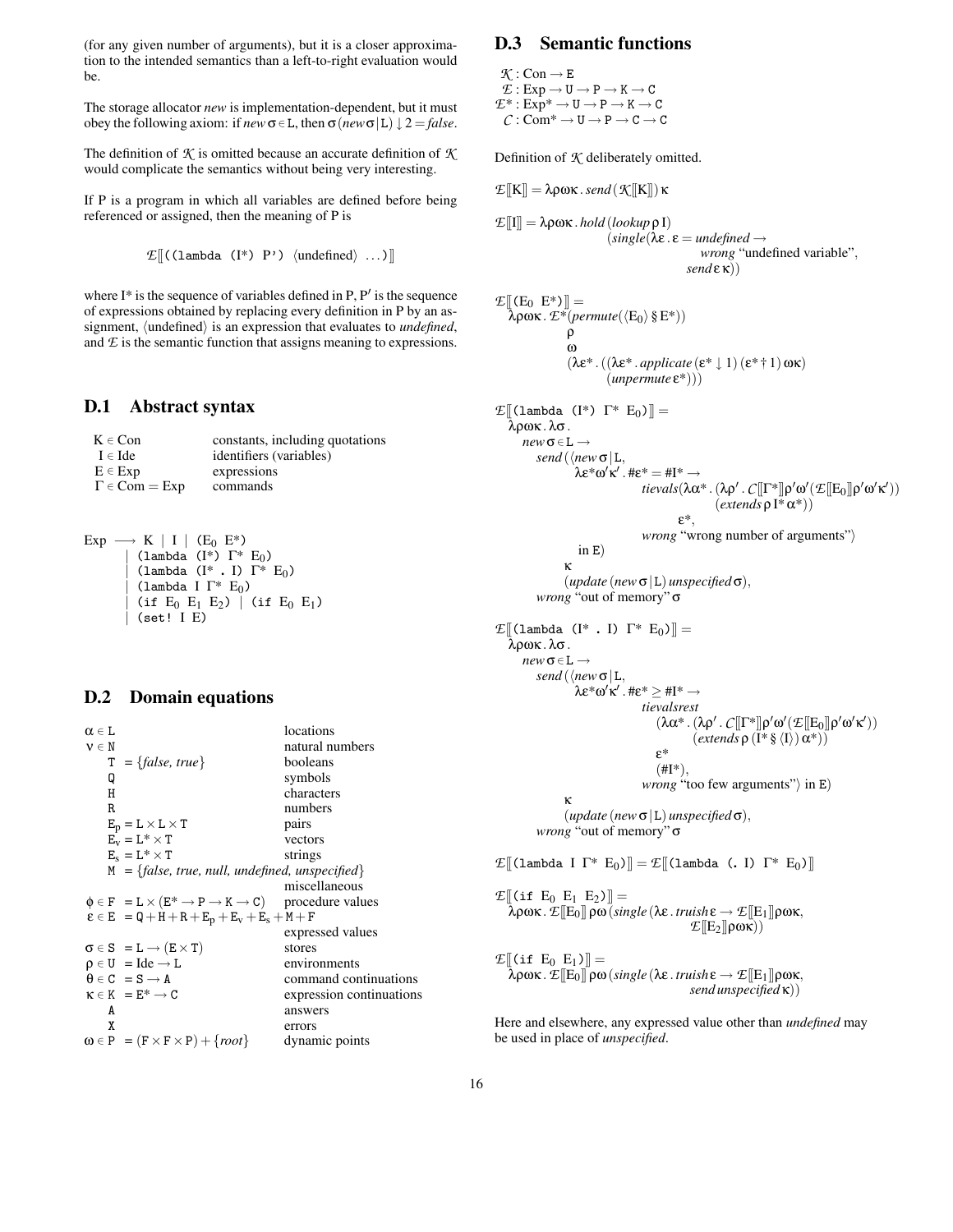$E[(set! \mid E)] =$ λρωκ .*E*[[E]] ρω(*single*(λε . *assign* (*lookup*ρ I) ε (*send unspecified*κ)))

 $E^*$ [[]] =  $\lambda \rho \omega \kappa \cdot \kappa \langle \rangle$  $E^*[[E_0 E^*]] =$  $\lambda \overline{\rho} \omega \kappa$ .  $\mathcal{E}[[E_0]] \rho \omega (\text{single}(\lambda \varepsilon_0) \mathcal{E}^*[[E^*]] \rho \omega (\lambda \varepsilon^* \cdot \kappa (\langle \varepsilon_0 \rangle \S \varepsilon^*))))$ 

 $C[\] = \lambda \rho \omega \theta \cdot \theta$ 

*C* $[\Gamma_0 \Gamma^*] = \lambda \rho \omega \theta$ . *E* $[\Gamma_0] \rho \omega (\lambda \varepsilon^* \cdot C [\Gamma^*]) \rho \omega \theta$ 

# **D.4 Auxiliary functions**

 $lookup: U \rightarrow Ide \rightarrow L$ *lookup* = λρI. ρI  $extends: U \longrightarrow Ide^* \longrightarrow L^* \longrightarrow U$ *extends* =  $\lambda \rho I^* \alpha^*$ . #I $^* = 0 \rightarrow \rho$ , *extends*  $(\rho[(\alpha^* \downarrow 1)/(\mathbf{I}^* \downarrow 1)]) (\mathbf{I}^* \uparrow 1)(\alpha^* \uparrow 1)$  $wrong : X \rightarrow C$  [implementation-dependent]  $send : E \rightarrow K \rightarrow C$ *send* =  $\lambda \varepsilon \kappa \cdot \kappa \langle \varepsilon \rangle$  $single : (E \rightarrow C) \rightarrow K$ *single* =  $\bar{\lambda} \Psi \epsilon^*$ .  $\#\epsilon^* = 1 \rightarrow \Psi(\epsilon^* \downarrow 1),$ *wrong* "wrong number of return values"  $new : S \rightarrow (L + \{error\})$  [implementation-dependent]  $hold: L \rightarrow K \rightarrow C$ *hold* =  $\lambda$ ακσ.*send* (σα  $\downarrow$  1)κσ  $assign: L \rightarrow E \rightarrow C \rightarrow C$ *assign* =  $\lambda \alpha \epsilon \theta \sigma \cdot \theta (update \alpha \epsilon \sigma)$  $update: L \rightarrow E \rightarrow S \rightarrow S$ *update* =  $λαεσ . σ[ $\langle ε, true \rangle / α$ ]$  $tievals : (L^* \rightarrow C) \rightarrow E^* \rightarrow C$ *tievals* =  $\lambda \Psi \varepsilon^* \sigma$ .  $\#\varepsilon^* = 0 \rightarrow \Psi \langle \, \rangle \sigma$ ,  $new \sigma \in L \rightarrow t \text{}evals (\lambda \alpha^* \cdot \psi(\langle new \sigma | L \rangle \S \alpha^*))$  $(\epsilon^*$  † 1)  $(\text{update}(new \sigma | L)(\varepsilon^* | 1) \sigma),$ *wrong* "out of memory"σ  $tievalsrest : (L^* \rightarrow C) \rightarrow E^* \rightarrow N \rightarrow C$ *tievalsrest* = λψε\*ν . *list*(*dropfirst* ε\*ν)  $(single(\lambda \varepsilon. \text{tivals } \psi ((\text{takefirst } \varepsilon^* \nu) \mathcal{S} \langle \varepsilon \rangle)))$  $d$ *ropfirst* =  $\lambda l n \cdot n = 0 \rightarrow l$ ,  $d$ *ropfirst*  $(l \dagger 1)(n-1)$  $takefirst = \lambda ln \cdot n = 0 \rightarrow \langle \rangle, \langle l \mid 1 \rangle$ §  $(takefirst(l+1)(n-1))$  $truish : E \rightarrow T$  $$ 

 *[implementation-dependent] unpermute* :  $E^* \rightarrow E^*$  [inverse of *permute*]  $applicate : E \rightarrow E^* \rightarrow P \rightarrow K \rightarrow C$ *applicate* = λεε\*ωκ . ε ∈F → (ε | F ↓ 2)ε\*ωκ,*wrong* "bad procedure"  $onearg : (E \rightarrow P \rightarrow K \rightarrow C) \rightarrow (E^* \rightarrow P \rightarrow K \rightarrow C)$ *onearg* =  $λ\zeta \varepsilon^* \omega \kappa$ .  $\# \varepsilon^* = 1 \rightarrow \zeta(\varepsilon^* \downarrow 1) \omega \kappa$ , *wrong* "wrong number of arguments"  $twoarg : (E \rightarrow E \rightarrow P \rightarrow K \rightarrow C) \rightarrow (E^* \rightarrow P \rightarrow K \rightarrow C)$ *twoarg* =  $\lambda \zeta \varepsilon^* \omega \kappa$ .  $\# \varepsilon^* = 2 \rightarrow \zeta (\varepsilon^* \downarrow 1)(\varepsilon^* \downarrow 2) \omega \kappa$ , *wrong* "wrong number of arguments"  $threearg : (E \rightarrow E \rightarrow E \rightarrow P \rightarrow K \rightarrow C) \rightarrow (E^* \rightarrow P \rightarrow K \rightarrow C)$ *threearg* = λζε\*ωκ . #ε\* = 3 → ζ(ε\* ↓ 1)(ε\* ↓ 2)(ε\* ↓ 3)ωκ, *wrong* "wrong number of arguments"  $list: E^* \longrightarrow P \longrightarrow K \longrightarrow C$  $list =$ λε\*ωκ . #ε\* = 0 → *send null*κ, *list*( $\epsilon^*$  † 1)(*single*( $\lambda \epsilon$ .*cons*( $\epsilon^* \downarrow 1, \epsilon$ ) $\kappa$ ))  $cons: E^* \to P \to K \to C$  $cons =$ *twoarg* (λε<sub>1</sub>ε<sub>2</sub>κωσ. *new* σ∈ L →  $(λσ' . new σ' ∈ L →$ *send* ( $\langle new \sigma | L, new \sigma' | L, true \rangle$ in E) κ  $(\text{update}(\textit{new} \, \sigma' \, | \, L) \epsilon_2 \sigma'),$ *wrong* "out of memory"σ')  $(\text{update}(new \sigma | L) \varepsilon_1 \sigma),$ *wrong* "out of memory"σ)  $less: E^* \rightarrow P \rightarrow K \rightarrow C$  $less =$ *twoarg* ( $\lambda \varepsilon_1 \varepsilon_2 \omega \kappa$  . ( $\varepsilon_1 \in \mathbb{R} \wedge \varepsilon_2 \in \mathbb{R}$ )  $\rightarrow$  $send(\varepsilon_1 | R < \varepsilon_2 | R \rightarrow true, false)$ κ, *wrong* "non-numeric argument to <")  $add : E^* \longrightarrow P \longrightarrow K \longrightarrow C$  $add =$ *twoarg* ( $\lambda \varepsilon_1 \varepsilon_2 \omega \kappa$ .  $(\varepsilon_1 \in \mathbb{R} \wedge \varepsilon_2 \in \mathbb{R}) \rightarrow$ *send*  $((\epsilon_1 | R + \epsilon_2 | R)$  in E) $\kappa$ , *wrong* "non-numeric argument to +")  $car : E^* \to P \to K \to C$  $car =$  $onearg(λεωκ. ε ∈ E<sub>p</sub> → car-internal εκ,$ *wrong* "non-pair argument to car")  $car\text{-}internal : E \rightarrow K \rightarrow C$ *car-internal* =  $\lambda \epsilon \omega \kappa$ .*hold*( $\epsilon | E_p \downarrow 1$ )κ  $cdr : E^* \to P \to K \to C$  [similar to *car*]  $cdr\text{-}internal : E \rightarrow K \rightarrow C$  [similar to *car-internal*]  $setcar : E^* \to P \to K \to C$